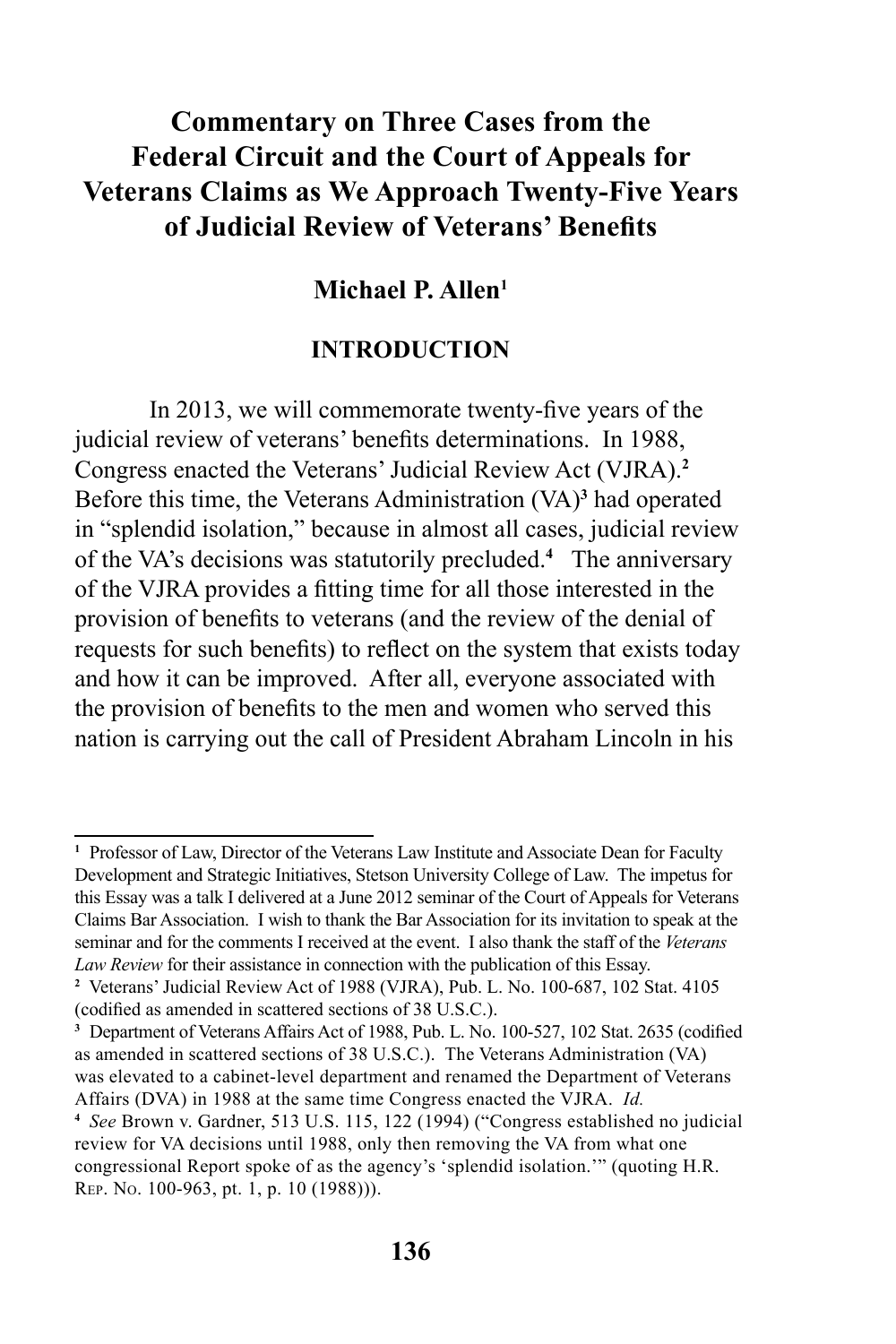famous second inaugural address.**<sup>5</sup>** This assessment of how well we are heeding President Lincoln's call is even more urgent in a time in which veterans of our current conflicts are seeking benefits at a rate far higher than veterans of earlier conflicts.**<sup>6</sup>**

The genesis for this Essay was a request from the Court of Appeals for Veterans Claims Bar Association ("the Bar Association" or "the CAVC Bar Association") to speak at a seminar it hosted in June 2012. The Bar Association asked that I discuss certain instances in which I believed that the United States Court of Appeals for Veterans Claims (CAVC) had made an incorrect decision. Of course, this was an attractive offer because there is nothing better as lawyers than playing Monday morning quarterback with the decisions judges make. When a judge decides a case in a way lawyers disagree with, lawyers are generally quite happy to explain, often in excruciating detail, why the decision is so clearly wrong. Yet, a lawyer doing so, much like the true Monday morning quarterback, has it easy. He or she has not had to actually play the game.

As I was preparing for the CAVC Bar Association's challenge, I realized that there was much more to the task. I began to understand that the appeals on which I focused were cases in which my "disagreement" with the CAVC was really a concern about more systemic issues. As a result, my goal changed to one that more focused on considering the system as a whole at this moment of commemoration.

With this new goal in mind, what I did was select three appeals from the past year or so in which both the CAVC and the United States Court of Appeals for the Federal Circuit (Federal Circuit) have each rendered a decision. Sometimes the courts

**<sup>5</sup>** *See* President Abraham Lincoln, Second Inaugural Address (Mar. 4, 1865), *in* Abraham Lincoln, Selected Speeches and Writings 449, 450 (First Vintage Books, The Library of America ed. 1992) (noting that President Lincoln famously stated that the nation should "care for him who shall have borne the battle and for his widow, and his orphan").

**<sup>6</sup>** *See* Marilynn Marchione, *Nearly Half of New Vets Seek Disability*, MSNBC (May 27, 2012,

<sup>3:35</sup>PM), http://www.msnbc.msn.com/id/47583746/ns/health-health\_care/.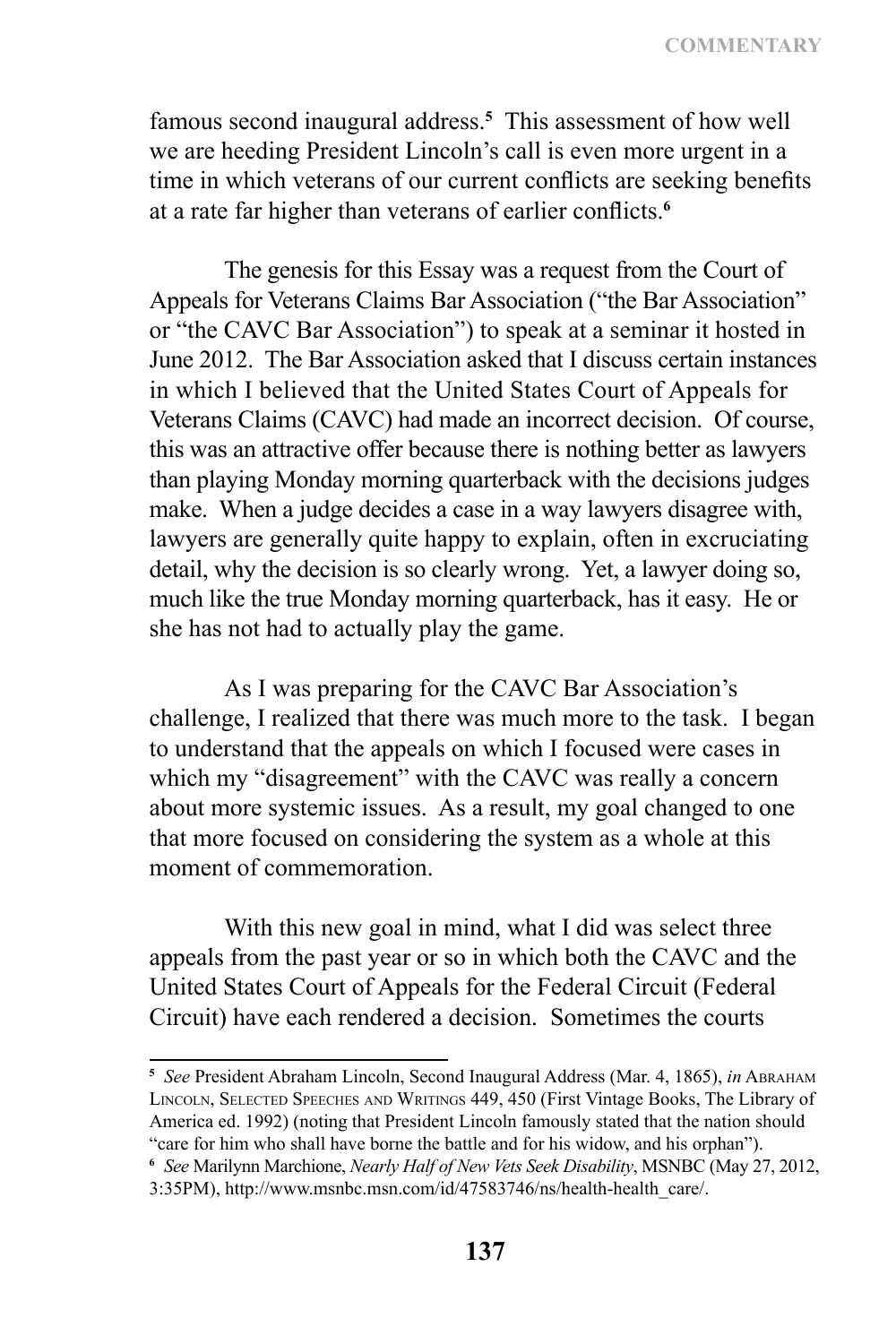agreed with each other, and sometimes they did not. These appeals do not necessarily represent the decisions I would rank as the most important ones in veterans law in this period; however, they do provide a means by which we can consider some of the important systemic issues that confront the veterans' benefits system. They also permit a respectful critique of the judicial review of this system. My ultimate goal is to at least present some of the major systemic issues that are on the horizon.

This Essay proceeds as follows: In Section I, I briefly describe the appeals I have selected to discuss and the judicial decisions rendered in those appeals; In Section II, I provide a synthesis of the issues these cases, both individually and collectively, raised about veterans law as well as provide some of my own reflections on these issues; Finally, I set forth a brief conclusion and some thoughts about the future.

### **I. THE APPEALS**

In this section, I discuss the facts and the legal issues in the three appeals I will analyze in this Essay.

### **A.** *Byron v. Shinseki* **<sup>7</sup>**

Dennis Byron was a U.S. Army Veteran who served at a number of facilities in which he was exposed to radiation as a result of atomic testing.**<sup>8</sup>** The Veteran died in 1971 from cancer—intra‑abdominal metastases due to reticulum cell sarcoma.**<sup>9</sup>** While the procedural history of the case is complicated, for present purposes it is possible to simplify matters. When the Veteran died in 1971, his spouse filed an application for

**<sup>9</sup>** *Id.*

**<sup>7</sup>** Byron v. Shinseki, No. 09-4634, 2011 WL 2441683 (Vet. App. June 20, 2011), *aff'd*, Byron v. Shinseki, 670 F.3d 1202 (Fed. Cir. 2012).

**<sup>8</sup>** *Byron*, 2011 WL 2441683, at \*1.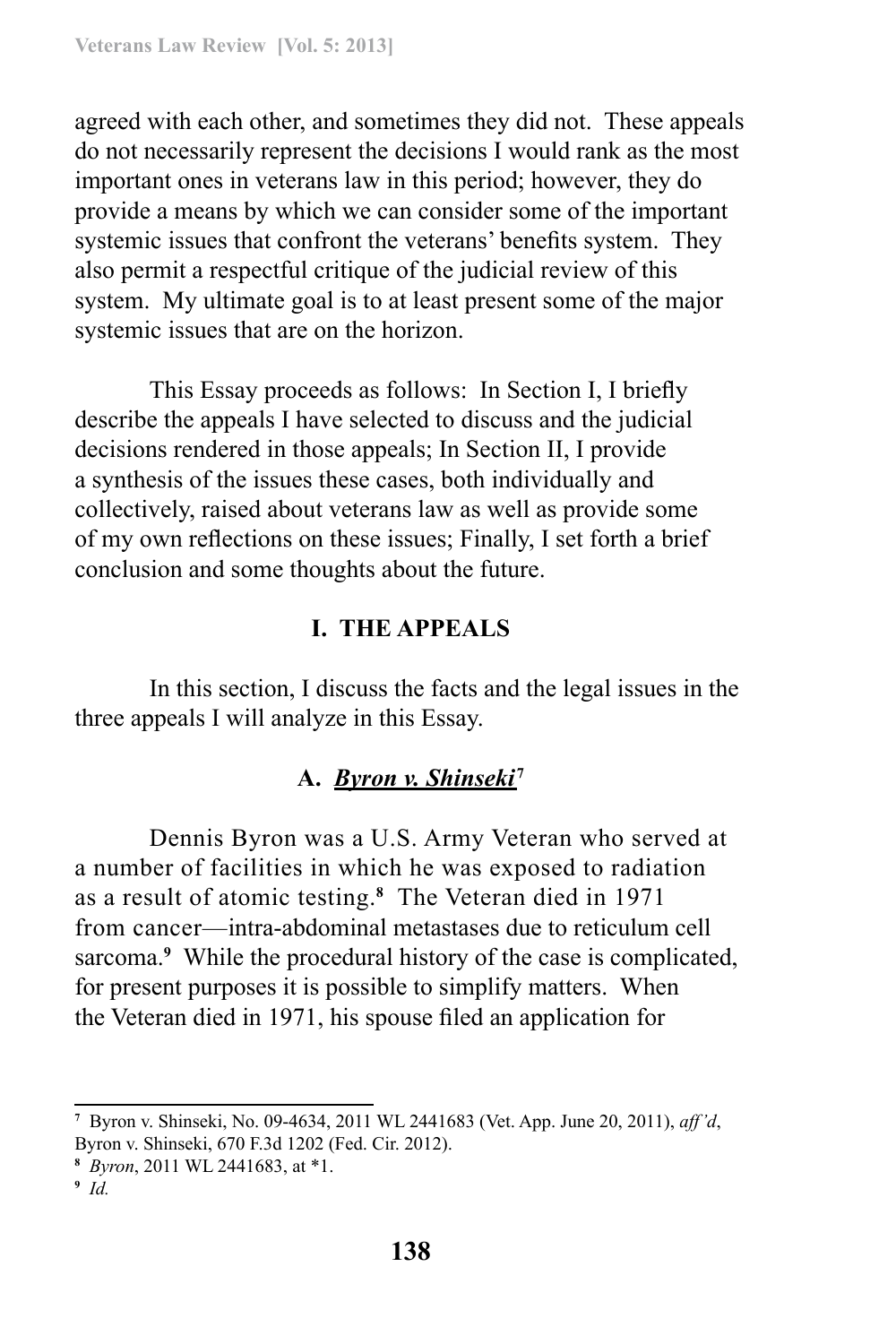dependency and indemnity compensation (DIC) or death pension.**<sup>10</sup>** She was awarded a death pension shortly after applying, but the DIC claim was not adjudicated.**<sup>11</sup>**

In the mid-1990s, several decades after Ms. Byron's DIC claim was filed, she submitted a number of pieces of evidence concerning her husband's exposure to radiation while in-service, as well as medical opinions concerning the causal connection between that exposure and Mr. Byron's cause of death.**<sup>12</sup>** In August 1996, she also filed a request to reopen what she believed to have been a denial of her 1971 claim for DIC benefits.**<sup>13</sup>** After several years passed, in 2003, the Regional Office (RO) granted Ms. Byron's DIC application based on presumptive service connection and assigned an effective date of August 14, 1995, one year prior to the filing of Ms. Byron's request to reopen.**<sup>14</sup>**

Ms. Byron appealed the effective date determination to the Board of Veterans' Appeals (Board), and the Board affirmed in a September 2006 decision.**<sup>15</sup>** Eventually, the CAVC remanded the matter back to the Board. After additional proceedings in which Ms. Byron submitted additional medical evidence, the Board in a December 2009 decision determined that she was entitled to an effective date of May 1, 1988, the date on which the Radiation-Exposed Veterans Compensation Act of 1988 went into effect<sup>16</sup>

Ms. Byron appealed again to the CAVC the Board's December 2009 decision as to the effective date. She argued, and the Secretary agreed, that the Board had erred by not considering whether the evidence in the record established direct service

**<sup>10</sup>** *Id.*

- **<sup>14</sup>** *Id.*
- **<sup>15</sup>** *Id.*

**<sup>11</sup>** *Id.*

**<sup>12</sup>** *Id.* at \*1-2.

**<sup>13</sup>** *Id.* at \*2.

**<sup>16</sup>** *Id.* at \*2-3.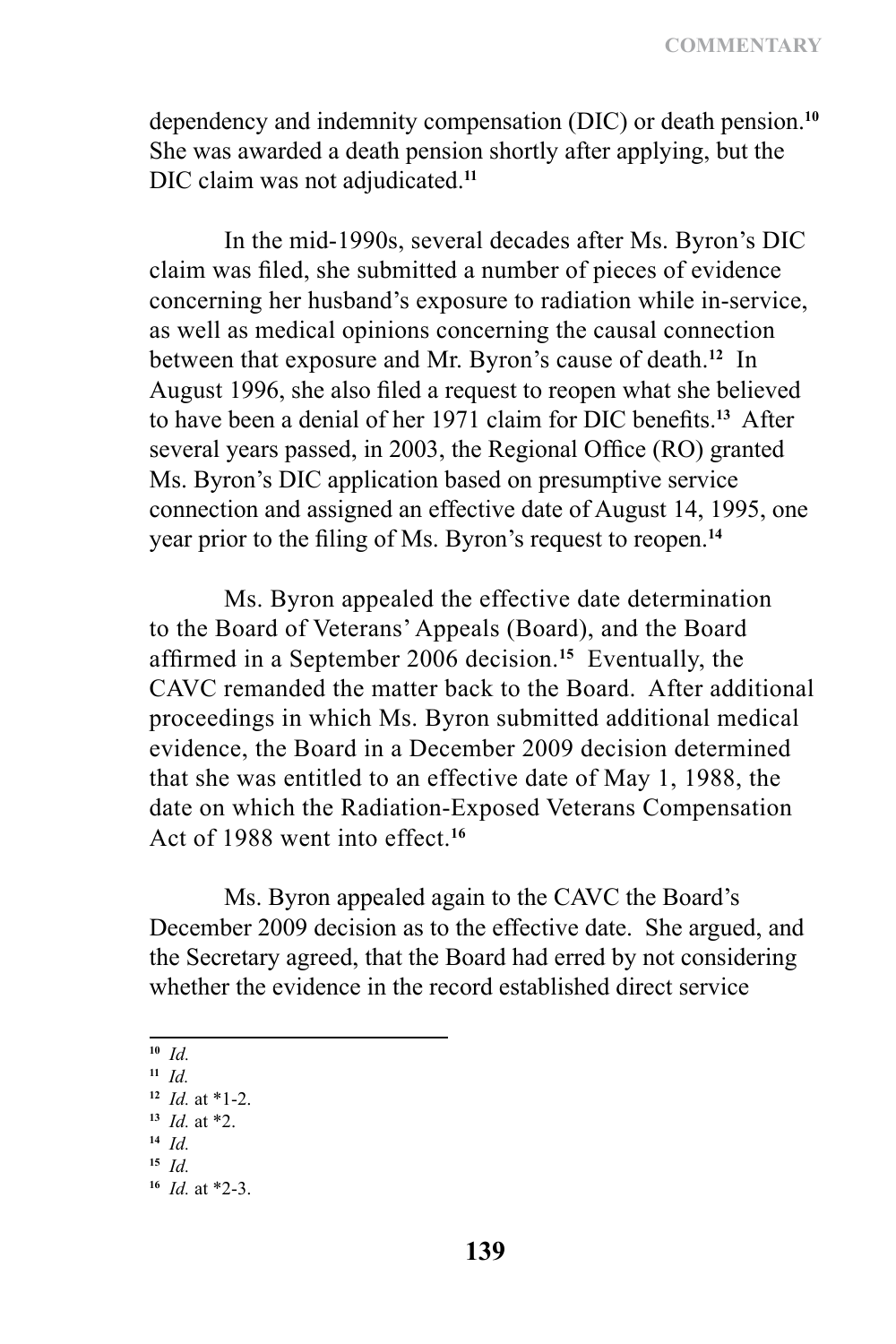connection, something that could lead to an effective date earlier than the 1988 enactment of the statute providing for presumptive service connection for this type of injury.**<sup>17</sup>** In a single judge opinion, the CAVC also agreed that the Board had committed error by not considering direct service connection.**<sup>18</sup>**

For present purposes, *Byron* is significant not for the point about direct versus presumptive service connection. Rather, the case's significance comes from the question of remedy.**<sup>19</sup>** Ms. Byron argued that the CAVC should reverse the Board's decision instead of vacating it and remanding the matter for further adjudication.**<sup>20</sup>** The Secretary argued against an outright reversal.**<sup>21</sup>**

The CAVC held that vacation and remand was the correct remedy.**<sup>22</sup>** Judge Schoelen based the CAVC's decision on the ground that the determination of whether direct service connection was established by the evidence of record and the effective date of any award on that basis were questions of fact.**<sup>23</sup>** As the CAVC stated: "The Court only has the authority to decide whether factual determinations are clearly erroneous or whether they have not been supported by an adequate statement of reasons or bases . . . . The Court is not positioned to make findings about factual determinations yet to be made."**<sup>24</sup>**

Ms. Byron then appealed to the Federal Circuit alleging legal error in the CAVC's decision to vacate and remand instead of reverse.**<sup>25</sup>** The Federal Circuit first held that it had jurisdiction to

**<sup>17</sup>** *Id.* at \*3-4.

**<sup>18</sup>** *See id.* at \*3-6.

**<sup>19</sup>** *See id.* at \*6 (discussing the differences between remand and reversal).

**<sup>20</sup>** *Id.* at \*6.

**<sup>21</sup>** *Id.* at \*4.

**<sup>22</sup>** *Id.* at \*7.

**<sup>23</sup>** *Id.* at \*6.

**<sup>24</sup>** *Id.* (citation omitted); *see also* 38 U.S.C. § 7261(c) (2006) ("In no event shall findings of fact made by the Secretary or the Board of Veterans' Appeals be subject to trial de novo by the Court [of Veterans Appeals].").

**<sup>25</sup>** Byron v. Shinseki, 670 F.3d 1202, 1204 (Fed. Cir. 2012).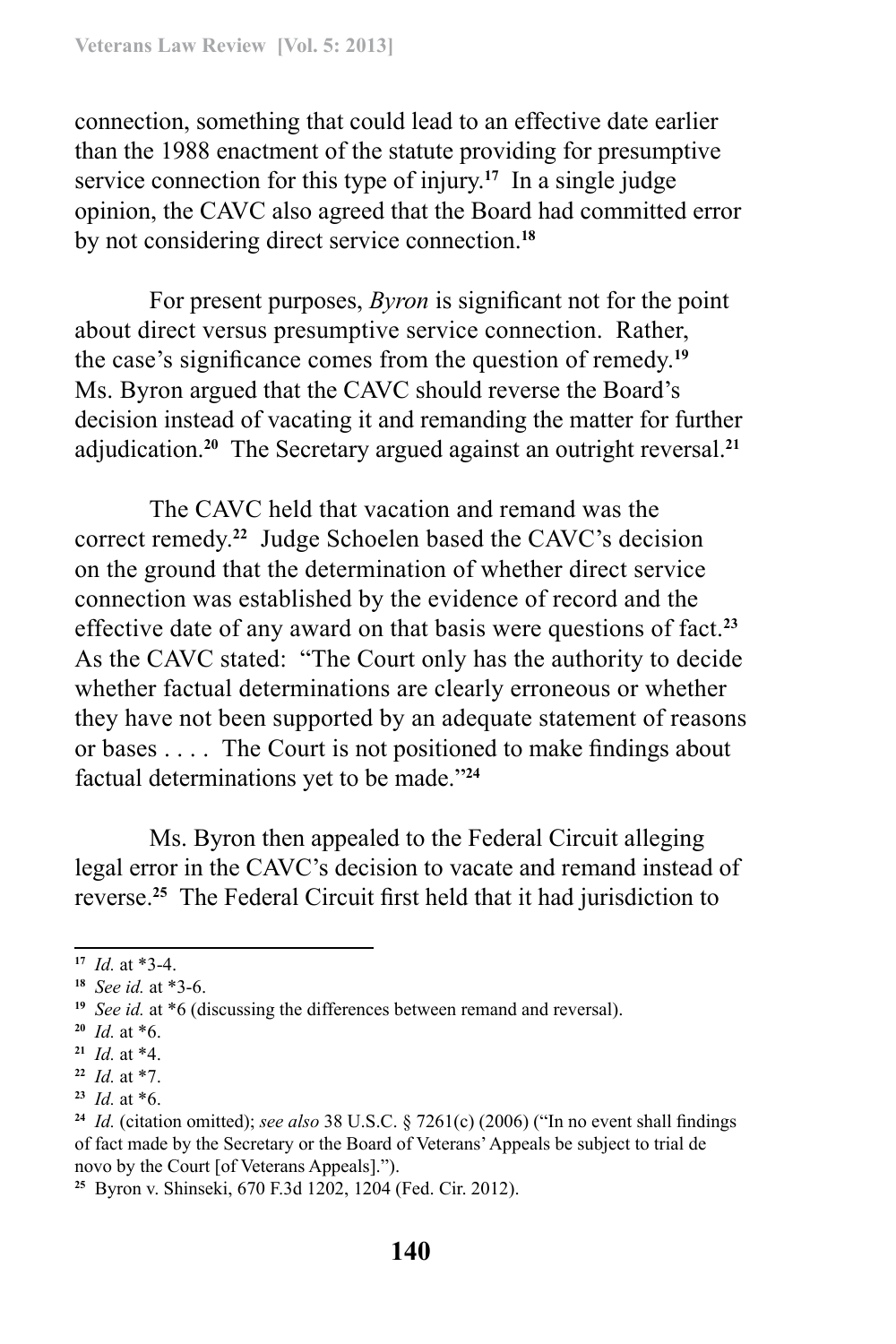consider the remand order even though it was not a final resolution of the full claim.**<sup>26</sup>** Turning to the merits of Ms. Byron's claim, the Federal Circuit agreed with the CAVC that remand was the appropriate remedy.**<sup>27</sup>** As Judge Moore stated in the opinion for the Federal Circuit:

> It is not enough for Ms. Byron to claim that all of the evidence of record supports her position. The Board must still make an initial determination of whether Ms. Byron has sufficiently supported a claim for an earlier effective date. It may well be that the Board concludes that Ms. Byron has established these facts. That, however, is precisely what needs to be done by the fact-finding agency in the first instance, not by a court of appeals.**<sup>28</sup>**

Ms. Byron sought re-hearing en banc at the Federal Circuit; however, her petition was denied.**<sup>29</sup>**

### **B.** *Chandler v. Shinseki* **30**

The issue in *Chandler* concerned the Veteran's claim for a special monthly pension under 38 U.S.C. § 1521(e).**<sup>31</sup>** Mr. Chandler was a Navy Veteran who served in the Korean Conflict.**<sup>32</sup>** Beginning in 1992, when he was fifty-seven, Mr. Chandler began to receive a pension based on non-service related disabilities that

**<sup>26</sup>** *Id.* at 1205 (applying a three-part test to identify cases in which remand orders are appealable under *Williams v. Principi*, 275 F.3d 1361 (Fed. Cir. 2002)).

**<sup>27</sup>** *Id.* at 1205-06.

**<sup>28</sup>** *Id*. at 1206 (citation omitted).

**<sup>29</sup>** Claimant – Appellant Lady Louise Byron's Petition for Rehearing En Banc, Bryon v. Shinseki, 670 F.3d 1202 (Fed. Cir. Apr. 2, 2012) (No. 2011-7170); Rehearing En Banc Denied, Bryon v. Shinseki, 670 F.3d 1202 (Fed. Cir. June 19, 2012) (No. 2011-7170). **<sup>30</sup>** Chandler v. Shinseki, 24 Vet. App. 23 (2010) (en banc), *rev'd*, Chandler v. Shinseki, 676 F.3d 1045 (Fed. Cir. 2012).

**<sup>31</sup>** *Chandler*, 676 F.3d at 1046.

**<sup>32</sup>** *Id.*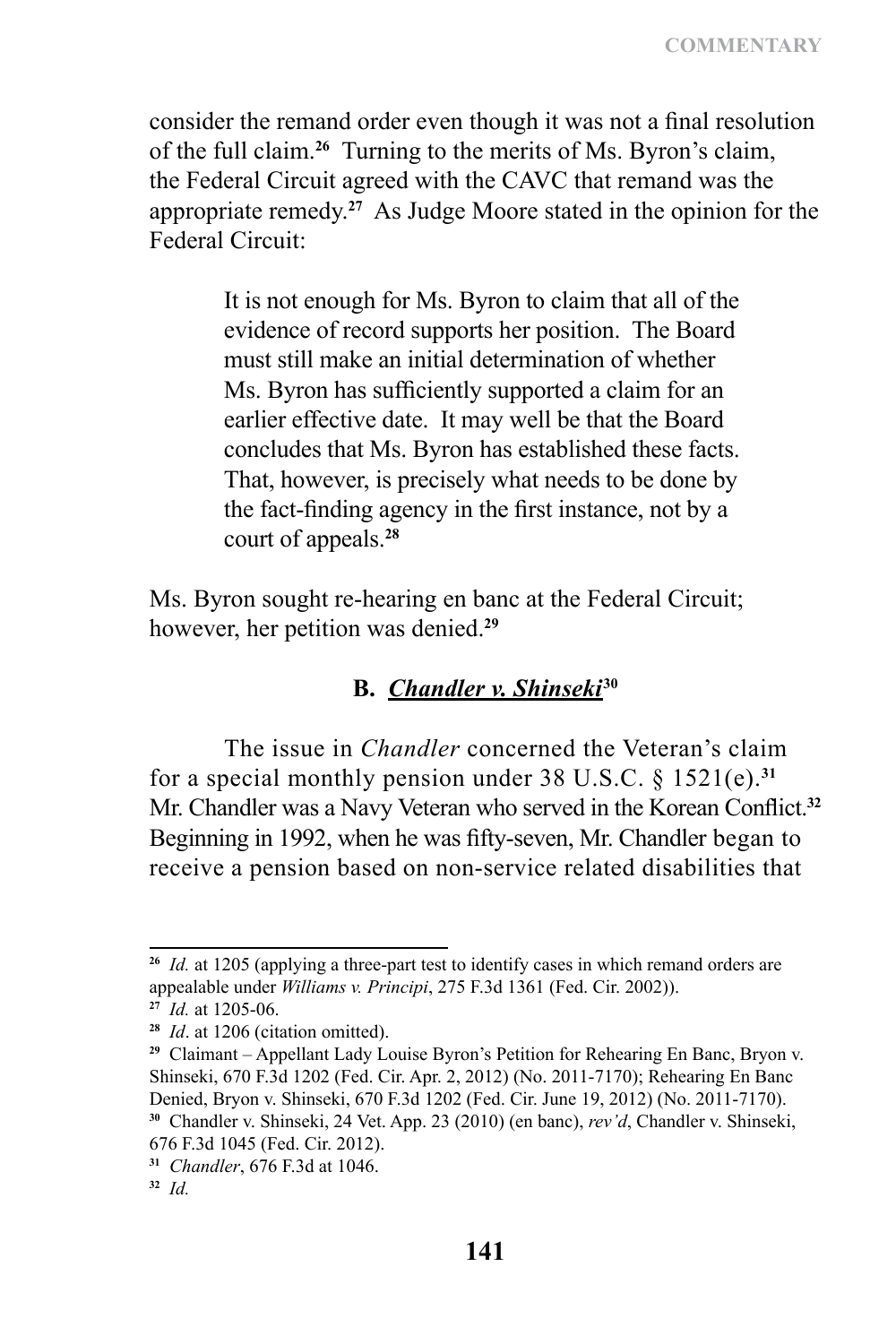"render him permanently and totally disabled."**<sup>33</sup>** None of his disabilities standing alone, however, were rated at 100%.**<sup>34</sup>**

In 2006, when he was seventy-one, Mr. Chandler applied for an enhanced pension rate under  $\S 1521(e).$ <sup>35</sup> The Board affirmed the RO's denial of Mr. Chandler's request because it determined that the Veteran had not satisfied the requirement in § 1521(e) that a veteran have "a disability rated as permanent and total."**<sup>36</sup>** Over two dissenting opinions, the en banc CAVC reversed that determination,**<sup>37</sup>** but the Federal Circuit, in turn, reversed the CAVC's decision.**<sup>38</sup>**

To understand *Chandler*, it is necessary to step back to consider the relevant statutory provisions at issue. As the Federal Circuit described, "Section 1521 provides a pension for wartime veterans with non-service-connected disabilities who meet certain requirements" **<sup>39</sup>** one of which is that the veteran "is *permanently and totally disabled* from non-service connected disability."**<sup>40</sup>** The basic rate for this pension is set in  $\S$  1521(b). However, a veteran may receive a greater pension under  $\S 1521(e)$  if, among other things, "the veteran has a disability rated as permanent and total."**<sup>41</sup>**

Mr. Chandler was receiving a pension under  $\S$  1521(a) at the rate prescribed by  $\S$  1521(b) when he sought an increase in his pension amount to that set by  $\S$  1521(e).<sup>42</sup> His argument was, essentially, that a different statutory section led to that result. Specifically, the argument was premised on 38 U.S.C. § 1513.**<sup>43</sup>**

**<sup>43</sup>** *Id.*

**<sup>33</sup>** *Id.* 

**<sup>34</sup>** *Id.*

**<sup>35</sup>** *Id.*

**<sup>36</sup>** *Id.*

**<sup>37</sup>** Chandler v. Shinseki, 24 Vet. App. 23, 24 (2010) (en banc).

**<sup>38</sup>** *Chandler*, 676 F.3d at 1050.

**<sup>39</sup>** *Id.* at 1048.

**<sup>40</sup>** *Id.* (citing 38 U.S.C. § 1521(a) (2006)).

**<sup>41</sup>** *Id.* (citing § 1521(e)).

**<sup>42</sup>** *Id.* at 1046.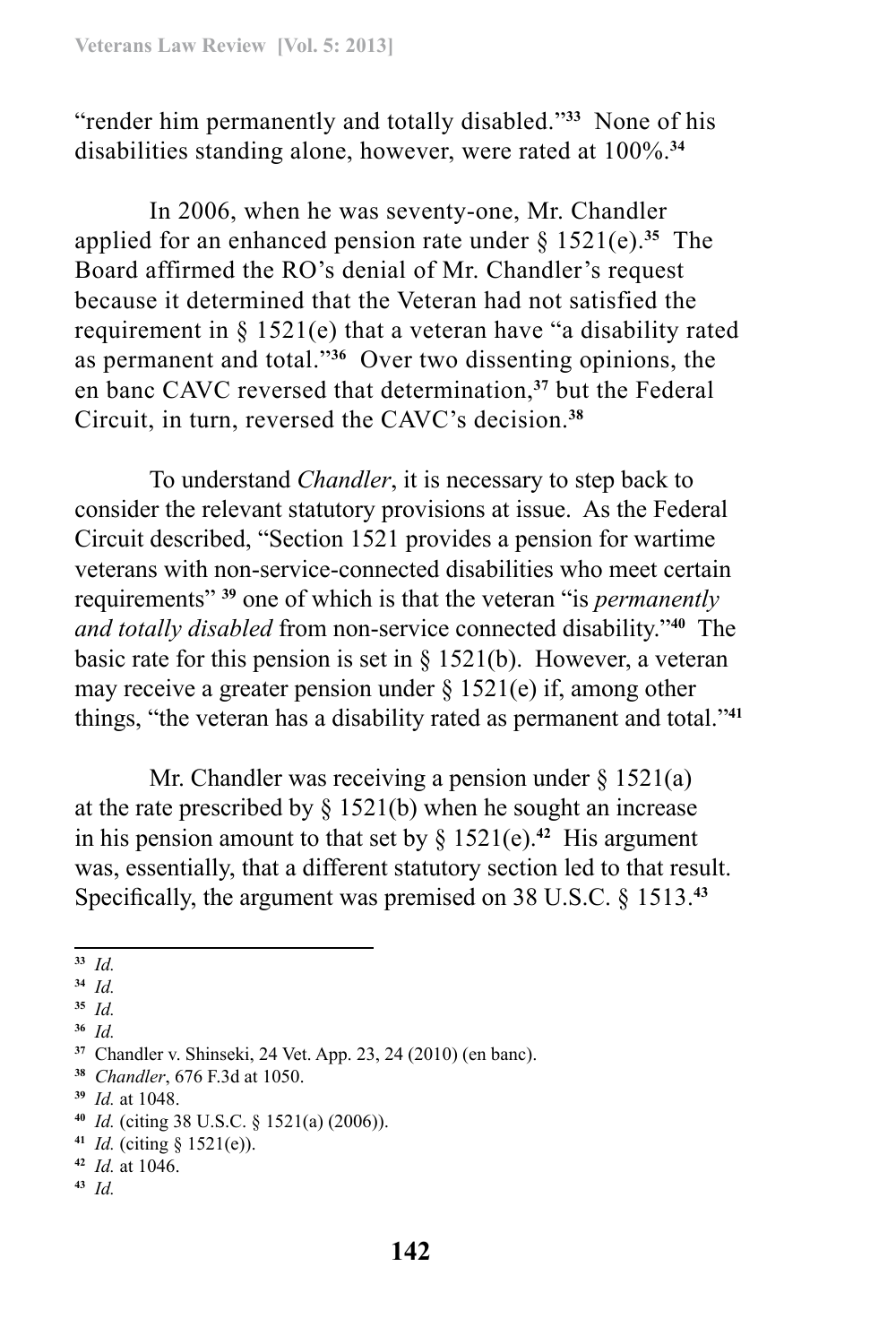As a general matter, § 1513 provides for pensions for wartime veterans based on age as opposed to the § 1521 basis tied to disability.**<sup>44</sup>** Section 1513 states, "The Secretary shall pay to each veteran of a period of war who is 65 years of age or older and who meets the service requirements of section 1521 . . . pension at the rates prescribed by section 1521."**<sup>45</sup>** Importantly, § 1513 provides that a veteran need not establish the "permanent and total disability requirement" of § 1521.**<sup>46</sup>** Thus, Mr. Chandler argued that the exclusion in  $\S$  1513(a) meant that he did not need to establish that he had a single disability rated at 100% in order to get increased compensation under  $\S$  1521(e), even if one assumed that such was the requirement as an initial matter.**<sup>47</sup>**

The CAVC *sua sponte* elected to consider the appeal en banc.**<sup>48</sup>** In a 5-2 decision, the CAVC ruled in Mr. Chandler's favor.**<sup>49</sup>** However, to understand the CAVC's decision additional information is needed. In *Hartness v. Nicholson*, **<sup>50</sup>** the CAVC had considered the interplay between §§ 1513 and 1521 but in a slightly different context from the situation in *Chandler*. In *Hartness*, the Veteran had argued that he was entitled to the higher rate for a pension under  $\S 1521(e)$  even though he did not have a single disability rated at 100%.**<sup>51</sup>** Mr. Hartness's pension was one he sought under  $\S$  1513, in other words, he applied for a pension after he was sixty-five, unlike Mr. Chandler who already had a pension in place under § 1521 based on disability alone.**<sup>52</sup>**

**<sup>44</sup>** 38 U.S.C. §§ 1513, 1521.

**<sup>45</sup>** *Id.* § 1513(a).

**<sup>46</sup>** *Id*.

**<sup>47</sup>** Chandler v. Shinseki, 24 Vet. App. 23, 24 (2010) (en banc). It is worth noting that there was no regulatory guidance relevant to the intersection of 38 U.S.C. §§ 1513 and 1521.

**<sup>48</sup>** *See id.* at 23 (listing all seven (at that time) United States Court of Appeals for Veterans Claims (CAVC) Judges as participants in the decision).

**<sup>49</sup>** *Id*. at 31.

**<sup>50</sup>** 20 Vet. App. 216 (2006), *overruled by* Chandler v. Shinseki, 676 F.3d 1045 (Fed. Cir. 2012).

**<sup>51</sup>** *Id*. at 218.

**<sup>52</sup>** *Compare Chandler*, 24 Vet. App. at 24, *with Hartness*, 20 Vet. App. at 217-18.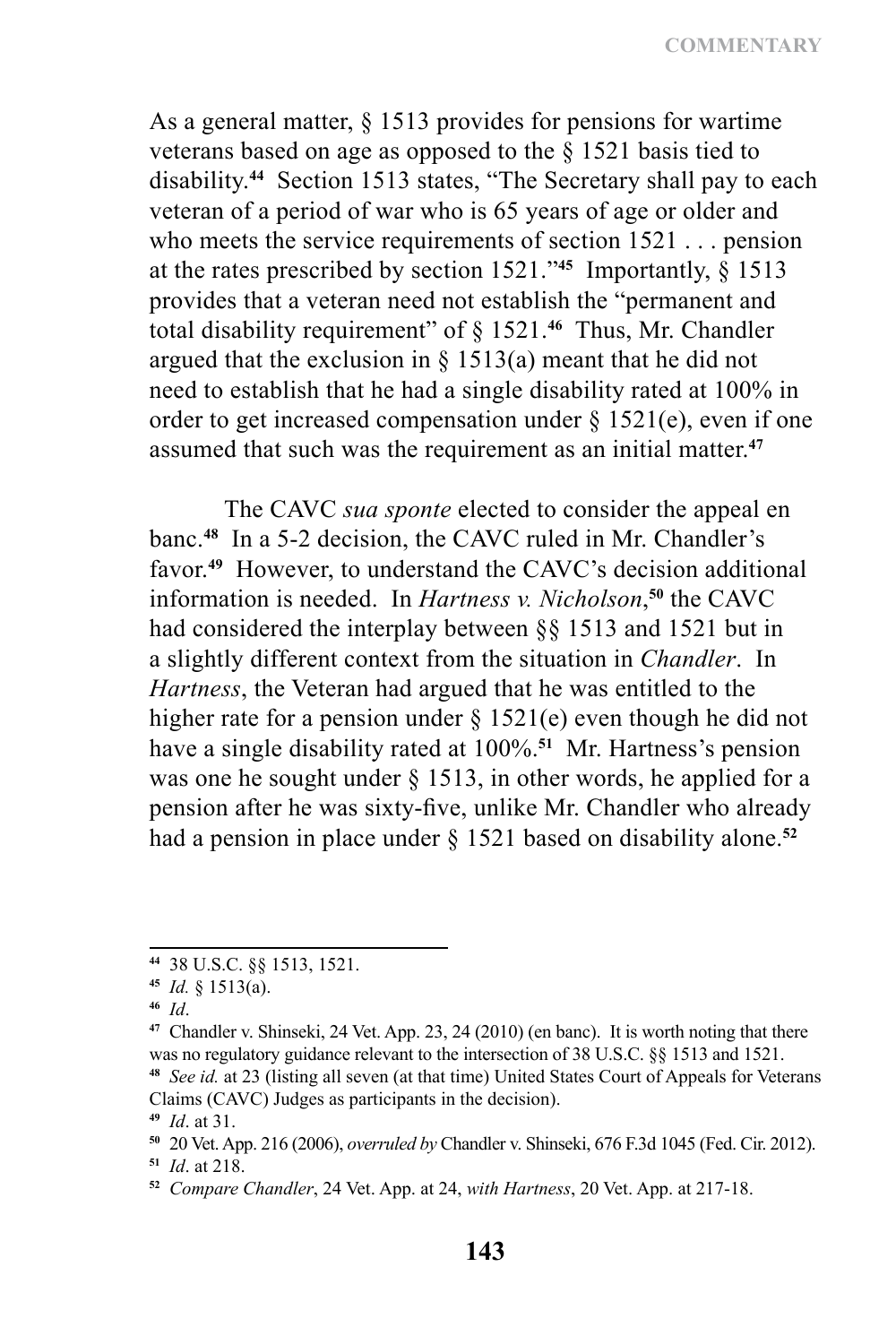In *Hartness*, the CAVC held that § 1513(a)'s exclusion of the requirement that a veteran establish that he or she had a "permanent and total disability" meant that a veteran seeking a wartime-service based pension based on age did not have to establish that he or she had "a disability rated as permanent and total" to obtain an increased pension, as would otherwise be required under  $\S$  1521(e).<sup>53</sup>

In *Chandler*, the CAVC determined that to interpret these statutory provisions in such a manner that a veteran like Mr. Hartness, who first receives a pension based on age under § 1513, would get the higher pension amount under § 1521(e) without showing a single disability, but that a veteran who already was receiving a pension under § 1521 could not do so would be an "absurd" result.**<sup>54</sup>** As such, the CAVC determined that the rule established in *Hartness* governed the question regardless of whether a veteran sought a pension initially only on the basis of age under § 1513 or was already receiving a pension under § 1521 based on a disability.**<sup>55</sup>**

The en banc CAVC recognized that the absurdity of the differing results in *Chandler* and *Hartness* was, in some measure at least, the result of *Hartness*. **<sup>56</sup>** In other words, if *Hartness* was not correctly decided, the tension would not be present (or at least it would be a different tension). As such, the CAVC engaged in an extensive discussion of why the principle of *stare decisis* did not counsel in favor of overruling *Hartness*. **<sup>57</sup>** That discussion was necessary because Chief Judge Kasold, joined by former

**<sup>53</sup>** *Hartness*, 20 Vet. App. at 221-22.

**<sup>54</sup>** *Chandler*, 24 Vet. App. at 27. The Secretary had issued VA Fast Letter 06-28 interpreting *Hartness* after it was issued. That letter directed VA adjudicators that *Hartness* applied only in its factual context and, therefore, did not govern the situation presented in *Chandler*, where a veteran was already receiving a pension under § 1521 prior to turning sixty-five and then sought an increased amount after turning sixty-five. *Id*. at 26.

**<sup>55</sup>** *Id.* at 30.

**<sup>56</sup>** *Id.* at 27.

**<sup>57</sup>** *Id.* at 28-31.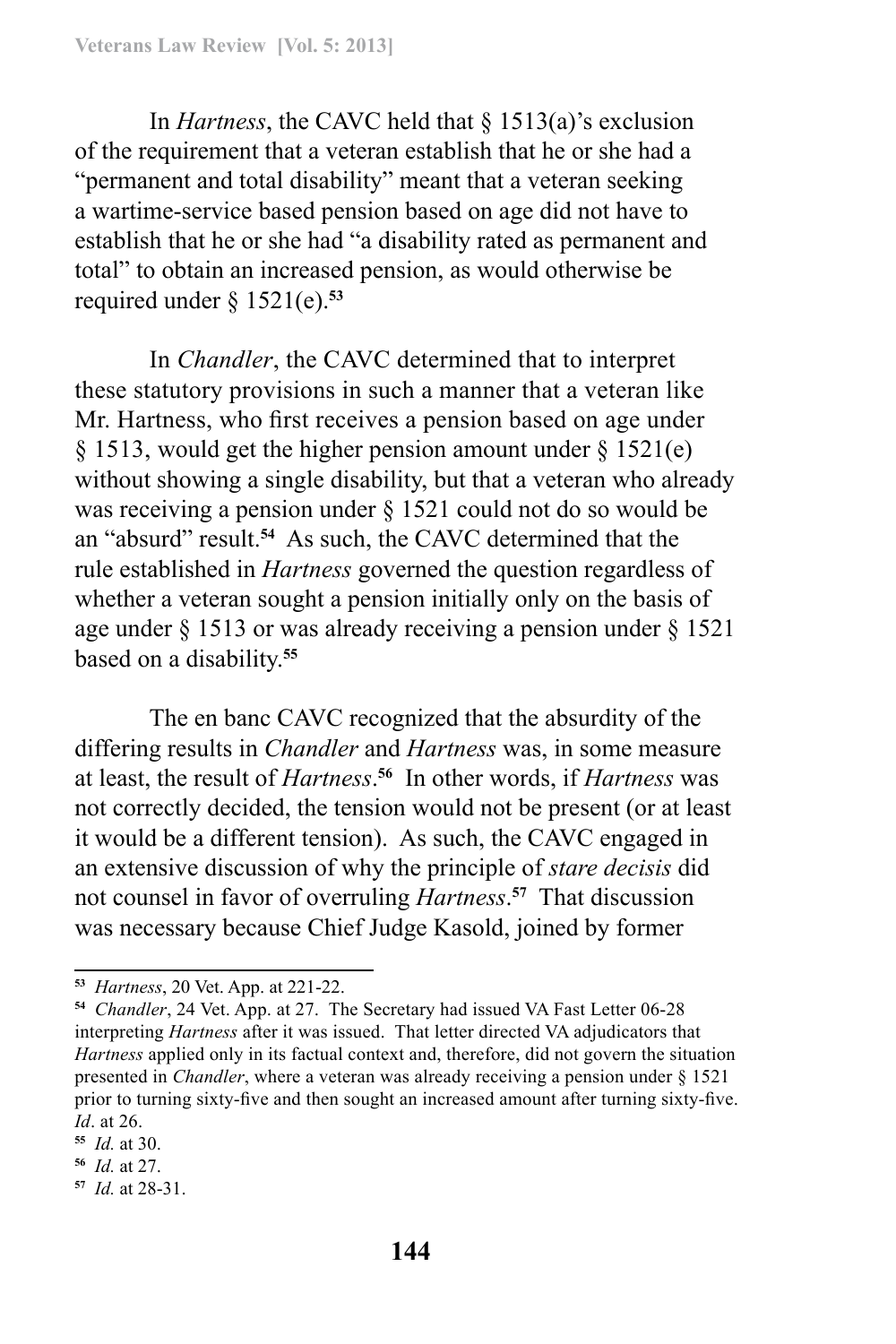**COMMENTARY**

Chief Judge Greene, dissented, arguing that *Hartness* was wrongly decided.**<sup>58</sup>** Judge Davis wrote a concurring opinion.**<sup>59</sup>** Interestingly, Judge Davis based much of his decision on the fact that the statute was ambiguous and, as such, the canon of construction under *Brown v. Gardner*—that ambiguous statutes are to be construed in favor of the veteran—supported reversal of the Board.**<sup>60</sup>**

The Secretary appealed to the Federal Circuit.**<sup>61</sup>** The Federal Circuit did not address the issues concerning *stare decisis* that consumed a considerable part of the CAVC's decision. Instead, the Federal Circuit held that the CAVC had been incorrect in its decision in *Hartness*. **<sup>62</sup>** Once that impediment was removed, the Federal Circuit held that the two statutory sections (i.e., §§ 1513 and 1521) could be read together.**<sup>63</sup>** Simply put, the reference in § 1513 to excluding the requirement of "permanent and total disability" referred only to that phrase in the initial qualifying section in § 1521(a).**<sup>64</sup>** It did not alter the separate requirement under  $\S 1521(e)$  that a veteran needed to show "a disability rated as permanent and total" for an increased pension amount.**<sup>65</sup>** Thus, the Board's original decision, which was adverse to the Veteran, was ultimately affirmed.

**<sup>58</sup>** *Id.* at 33-36.

**<sup>59</sup>** *Id.* at 31-33.

**<sup>60</sup>** *Id.* Judge Davis noted at the beginning of his opinion that "[t]he plain language [of the statutes at issue] is inexact and unclear. Contrary to the dissent's assertion, the answer, ultimately, is that Congress's intent is ambiguous and that ambiguity must be resolved in favor of the veteran." *Id.* at 31. He concluded his opinion by commenting that "[w]hether or not Congress ultimately addresses the legislative ambiguity extant here, it is not the province of this Court to draft corrective legislation disguised as an opinion." *Id*. at 33. **<sup>61</sup>** Chandler v. Shinseki, 676 F.3d 1045, 1046 (Fed. Cir. 2012).

**<sup>62</sup>** *Id.* at 1046, 1050.

**<sup>63</sup>** *Id.*

**<sup>64</sup>** *Id*.

**<sup>65</sup>** *Id.*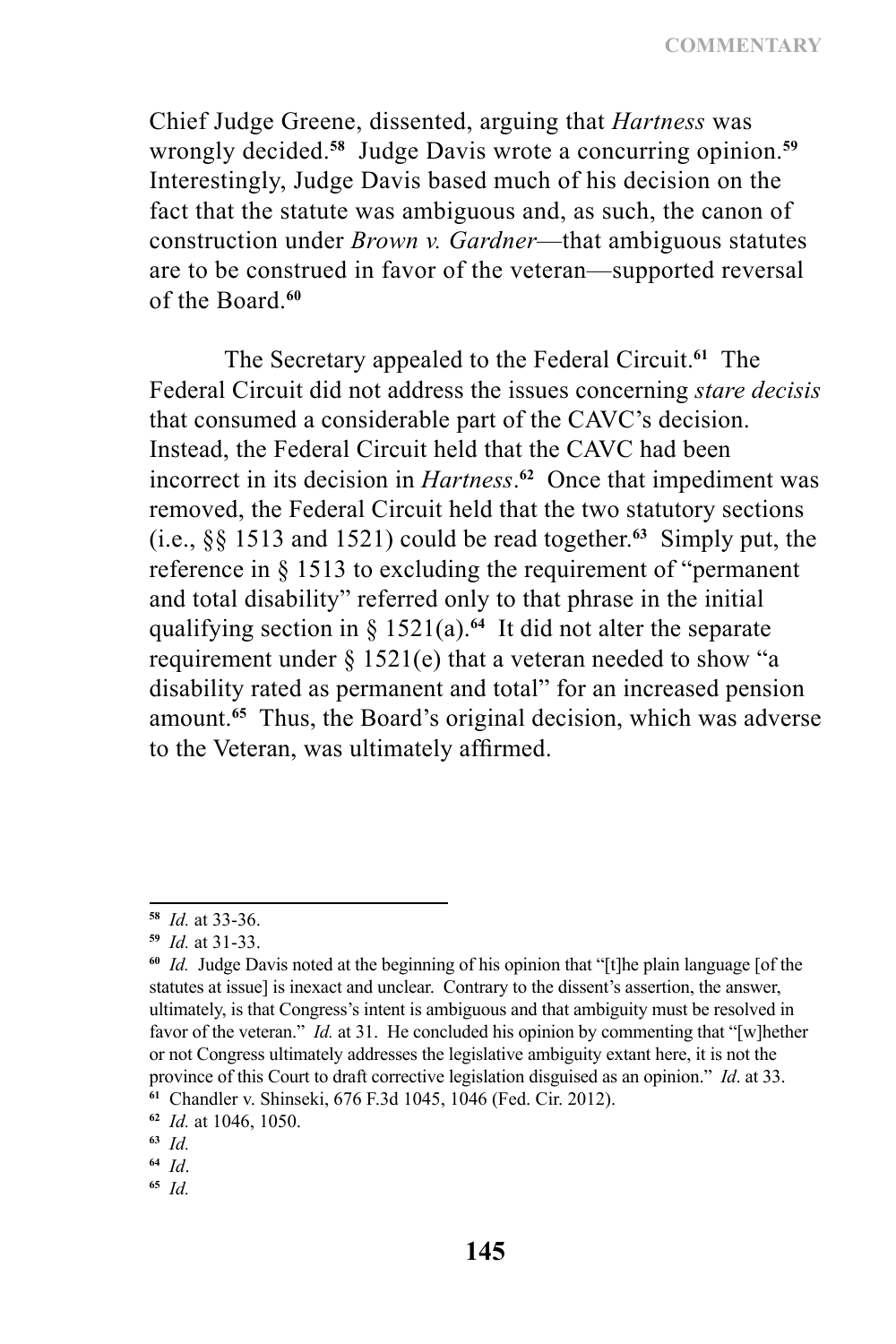### **C.** *Guerra v. Shinseki* **66**

*Guerra v. Shinseki* also deals with an issue related to whether a combined set of disabilities means the same thing as a single disability rated at 100%. However, the issue arose in a different context than *Chandler*, and that difference is significant in several respects. Mr. Guerra was a Marine Corps Veteran who suffered multiple service-connected injuries resulting from a single combat incident.**<sup>67</sup>** None of Mr. Guerra's disabilities was rated at 100%, but his combined disability rating was 100%.**<sup>68</sup>** Mr. Guerra sought special monthly compensation under 38 U.S.C. § 1114(s).**<sup>69</sup>** The Board denied the claim in December 2007 and the CAVC affirmed that denial.**<sup>70</sup>** The key issue was whether the statute required that Mr. Guerra have a single disability rated at 100%, or whether a combined rating of total disability would suffice for the special monthly compensation at the rate provided in § 1114(s).**<sup>71</sup>** The CAVC held that establishing a combined rating did not suffice.**<sup>72</sup>** Mr. Guerra appealed to the Federal Circuit and that court affirmed the CAVC.**<sup>73</sup>**

**<sup>69</sup>** *Id.* Section 1114(s) states:

**<sup>66</sup>** Guerra v. Shinseki, No. 08-0223, 2010 WL 1140882 (Vet. App. Mar. 26, 2010), *aff'd*, Guerra v. Shinseki, 642 F.3d 1046 (Fed. Cir. 2011).

**<sup>67</sup>** *Guerra*, 642 F.3d at 1048.

**<sup>68</sup>** *Id*.

If the veteran has a service-connected disability rated as total, and (1) has additional service-connected disability or disabilities independently ratable at 60 percent or more, or, (2) by reason of such veteran's service-connected disability or disabilities, is permanently housebound, then the monthly compensation shall be \$2,993. For the purpose of this subsection, the requirement of "permanently housebound" will be considered to have been met when the veteran is substantially confined to such veteran's house (ward or clinical areas, if institutionalized) or immediate premises due to a service-connected disability or disabilities which it is reasonably certain will remain throughout such veteran's lifetime.

<sup>38</sup> U.S.C. § 1114(s) (2006).

**<sup>70</sup>** *Guerra*, 2010 WL 1140882, at \*1-2.

 $71$  *Id.* at \*2.

**<sup>72</sup>** *Id.*

**<sup>73</sup>** *Guerra*, 642 F.3d at 1048, 1052.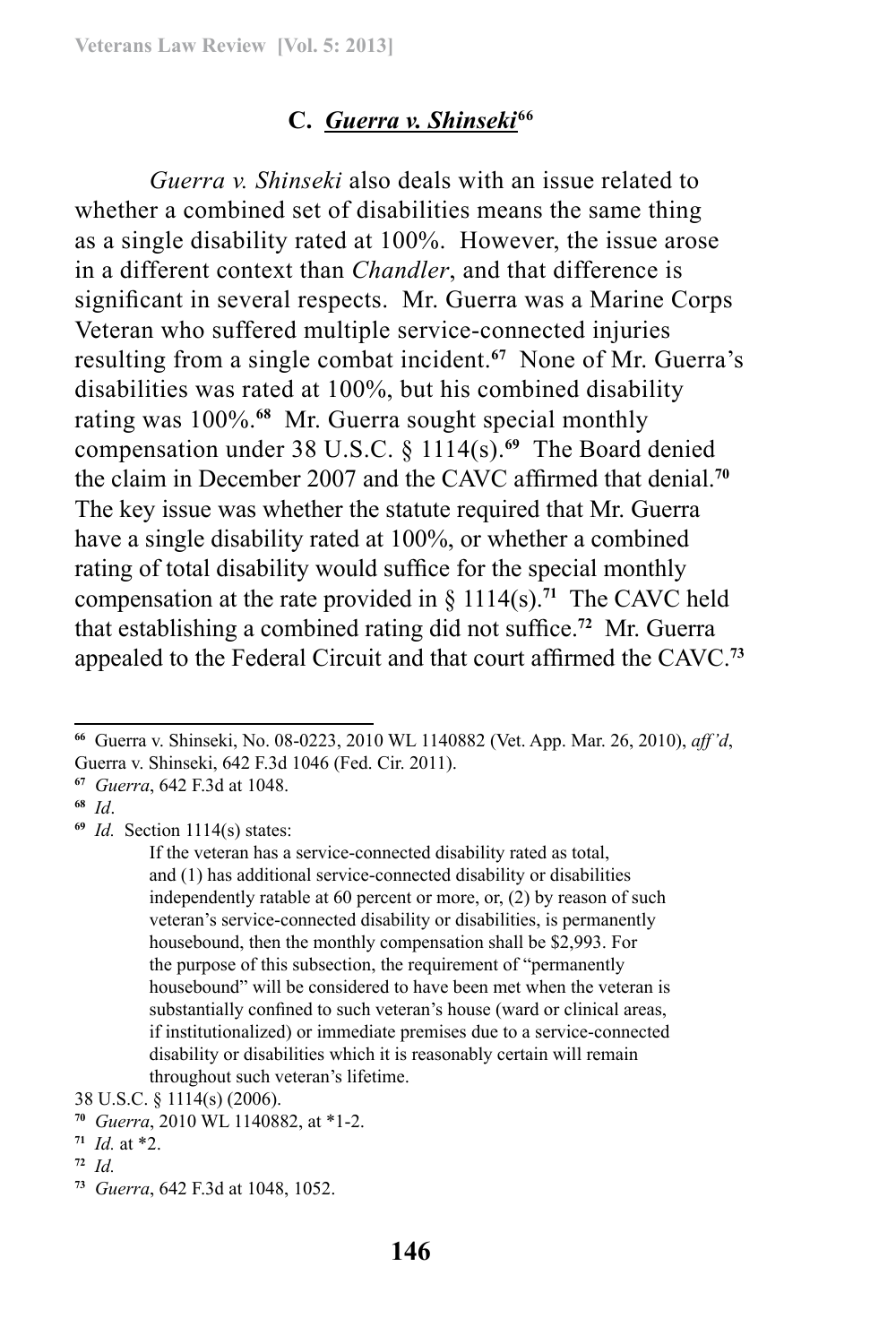As described above, the key issue on appeal was whether Mr. Guerra had "a service-connected disability rated as total" as required by § 1114(s). Unlike the situation at issue in *Chandler*, here, the VA had issued a departmental regulation interpreting § 1114(s).**<sup>74</sup>** The implementing regulation provided that "[t]he special monthly compensation provided by 38 U.S.C. 1114(s) is payable where the veteran has a single service-connected disability rated as 100 percent."**<sup>75</sup>** The majority of the Federal Circuit panel noted that "[w]hile the language of subsection 1114(s) is not entirely free from ambiguity, we are compelled to defer to the [VA]'s interpretation of subsection 1114(s), and we uphold the decision of the Veterans Court on that ground."**<sup>76</sup>** The majority found that such deference was required under the *Chevron* Doctrine.**<sup>77</sup>** It explained, "the rule of *Chevron* provides that when an agency 'has statutory authority to issue regulations [and] invokes its authority to issue regulations, which then interpret ambiguous statutory terms, the courts defer to its reasonable interpretations.'"**<sup>78</sup>**

Judge Gajarsa dissented in *Guerra*. **<sup>79</sup>** As he explained in summary: "Because, in my view, the language of  $\S$  1114(s) is clear [in supporting the veteran's position], it is unnecessary to rely on the related regulation [under *Chevron*]. To the extent that any ambiguity does exist in  $\S$  1114(s)—as the majority suggests–it should be resolved in favor of the veteran [under *Brown v. Gardner*]."**<sup>80</sup>** The majority responded to Judge Gajarsa's invocation of the *Brown v. Gardner* presumption by noting that

**<sup>74</sup>** *See supra* note 54 (distinguishing from *Chandler* in which the VA had not issued any regulatory guidance concerning the meaning of the statutory provision at issue in that case). **<sup>75</sup>** 38 C.F.R. § 3.350(i) (2011).

**<sup>76</sup>** *Guerra*, 642 F.3d at 1049.

**<sup>77</sup>** *Id.* at 1049 (citing Chevron, U.S.A., Inc. v. Natural Res. Def. Council, Inc., 467 U.S. 837, 842-43 (1984)).

**<sup>78</sup>** *Id.* (quoting Fed. Express Corp. v. Holowecki, 552 U.S. 389, 395 (2008)).

**<sup>79</sup>** *Id.* at 1052-55.

**<sup>80</sup>** *Id.* at 1054 (citations omitted).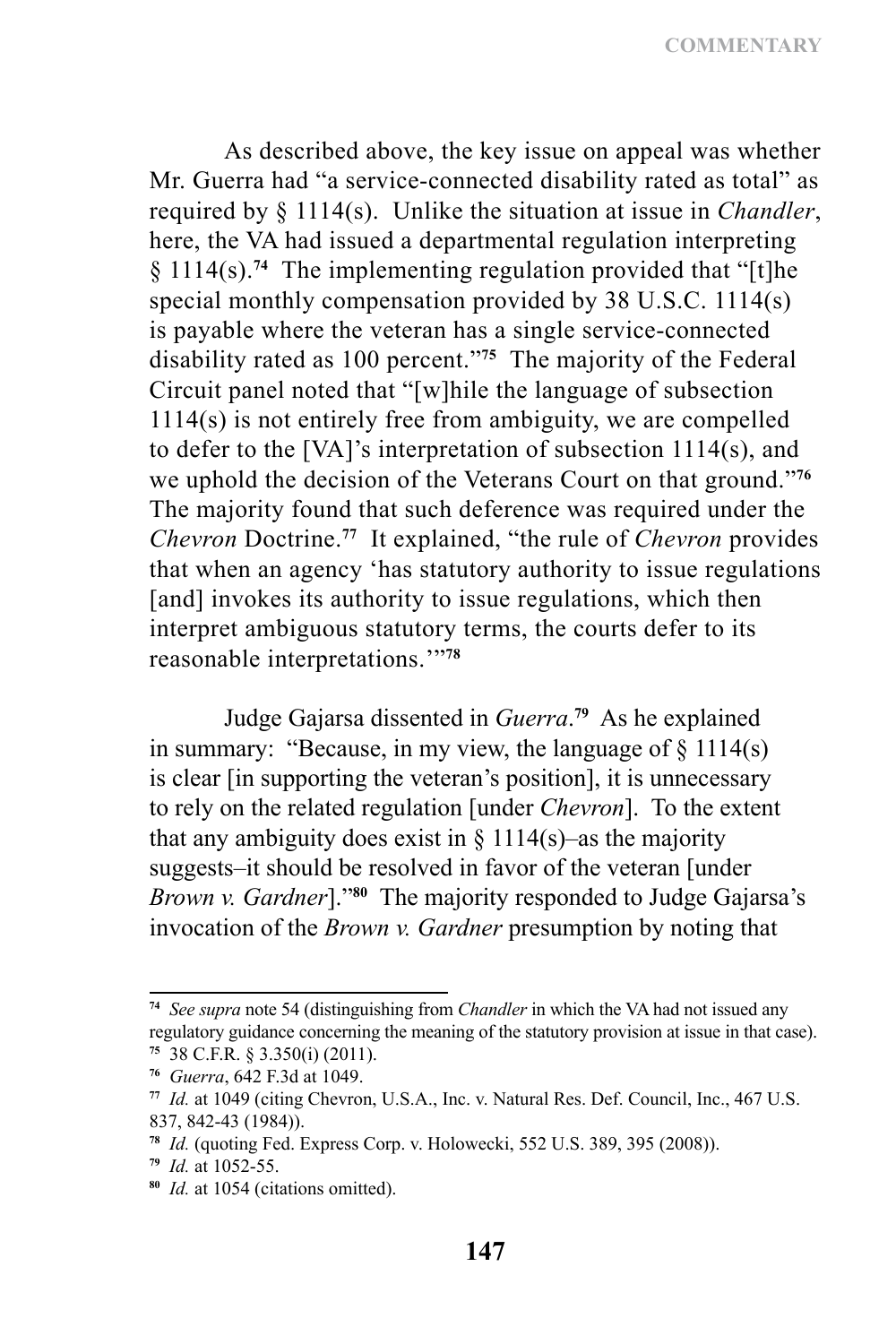the Federal Circuit had previously "rejected the argument that the pro‑veteran canon of construction overrides the deference due to the DVA's reasonable interpretation of an ambiguous statute."**<sup>81</sup>** At the end of the day, Mr. Guerra did not prevail.

In this section, I described the facts and holdings of the three cases on which I will analyze. In the next section, I turn to the issues these cases raise both individually and collectively.

# **II. THE ISSUES IMPLICATED IN THE APPEALS**

In this section of the Essay, I highlight certain issues concerning veterans' law raised in *Byron*, *Chandler*, and *Guerra* collectively. This section is organized by issue rather than by each appeal. I aim to flag the issues of importance from these cases and how they implicate serious questions as we move forward.

# **A. Seemingly Unending Proceedings or a Modern Day**  *Jarndyce v. Jarndyce***<sup>82</sup>**

One thing that comes through loud and clear when considering these cases as a group is that for many veterans in the benefits system there are serious delays in the adjudication of claims. I recognize that this is an obvious point, and one that is the subject of much discussion. Nevertheless, it is worth stepping back to acknowledge the serious impact that the systemic delays in the adjudication of benefit claims can have on the people involved in the process. Mr. Chandler's claim was pending for at least six years from the time he filed

**<sup>81</sup>** *Id.* at 1051 (citing Sears v. Principi, 349 F.3d 1326, 1331-32 (Fed. Cir. 2003)). It is interesting that the CAVC's decision in *Guerra* did not cite either *Chevron* or *Brown*. *See*  Guerra v. Shinseki, No. 08-0223, 2010 WL 1140882 (Vet. App. Mar. 26, 2010).

**<sup>82</sup>** The reference is to Charles Dickens's fictional case *Jarndyce v. Jarndyce*, a case that had been pending for so long in the English Chancery Court that, among other things, "[i]nnumerable children have been born into the cause; innumerable young people have married into it; [and] innumerable old people have died out of it." CHARLES DICKENS, Bleak House 2-3 (Bradbury and Evans 1853).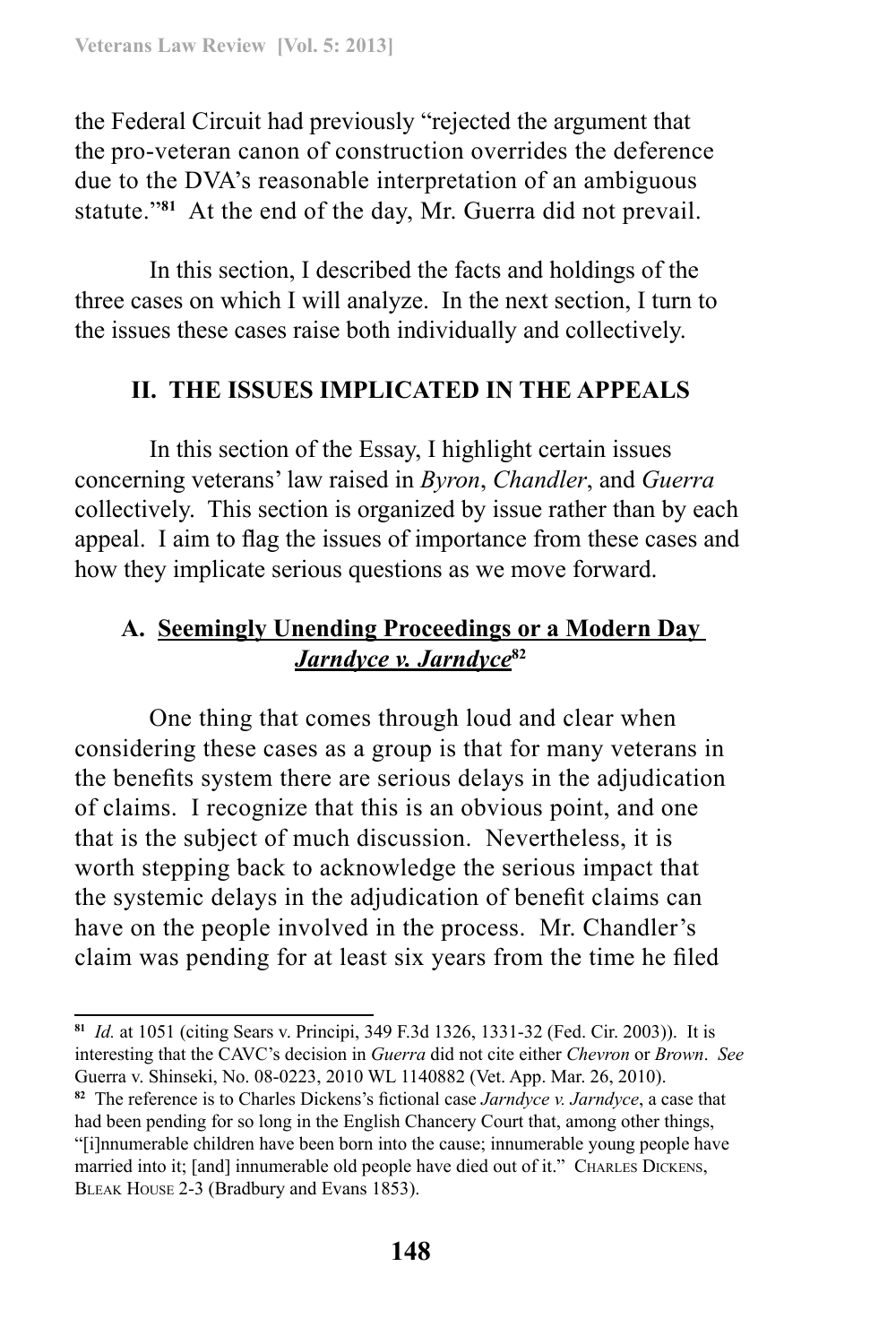**COMMENTARY**

at the RO until he ultimately lost at the Federal Circuit.**<sup>83</sup>** In the context of ordinary civil litigation, this is a long time for a resolution of a dispute; however under the VA's administrative review process, Mr. Chandler's case moved at lightning speed compared to the other cases discussed herein. Mr. Guerra's claim was pending for twelve years, before he too, ultimately lost his appeal at the Federal Circuit.**<sup>84</sup>** But Ms. Byron "wins" the contest for time to resolution. Conservatively speaking, her claim has been pending for sixteen years, although it is possible to view it as pending for over forty years.**<sup>85</sup>**

An extended discussion of the causes of these delays is well beyond the scope of this Essay. Nevertheless, one fundamental point is obvious. The delays in the system unquestionably undermine the confidence of veterans in the adjudication of their claims. Indeed, a concern about rampant, systemic delays was a driving force behind recent litigation ultimately adjudicated in the United States Court of Appeals for the Ninth Circuit, which sought to impose court-monitored injunctive relief on the VA.**<sup>86</sup>** While the en banc Ninth Circuit ultimately ruled against the veterans' groups mounting the litigation,**<sup>87</sup>** the fact that such groups took this drastic action is powerful evidence of the very real problem that lies at the heart of the veterans' benefits system. The three cases discussed above are merely a reflection of that much broader and deeper problem.

**<sup>83</sup>** *See* Chandler v. Shinseki, 676 F.3d 1045, 1046 (Fed. Cir. 2012) (noting that Mr. Chandler applied to VA in 2006 for enhanced pension).

**<sup>84</sup>** *Guerra*, 642 F.3d at 1046 (noting the date of the United States Court of Appeals for the Federal Circuit's (Federal Circuit) 2011 decision); *Guerra*, 2010 WL 1140882, at \*1 (noting that the claim at issue was filed with the Regional Office (RO) in June 1999).

**<sup>85</sup>** *See* Byron v. Shinseki, No. 09-4634, 2011 WL 2441683, at \*2 (Vet. App. June 20, 2011) (noting that the appellant filed a petition to reopen her earlier claim fordependency and indemnity compensation (DIC) benefits in August 1996). However, one could also start the clock in 1971 when she filed her initial request for DIC. *See id.* at \*1 (noting that she filed an application for DIC or death pension in September 1971, the month after her husband died).

**<sup>86</sup>** *See* Veterans for Common Sense v. Shinseki, 678 F.3d 1013 (9th Cir. 2012).

**<sup>87</sup>** *See id*. at 1036-37.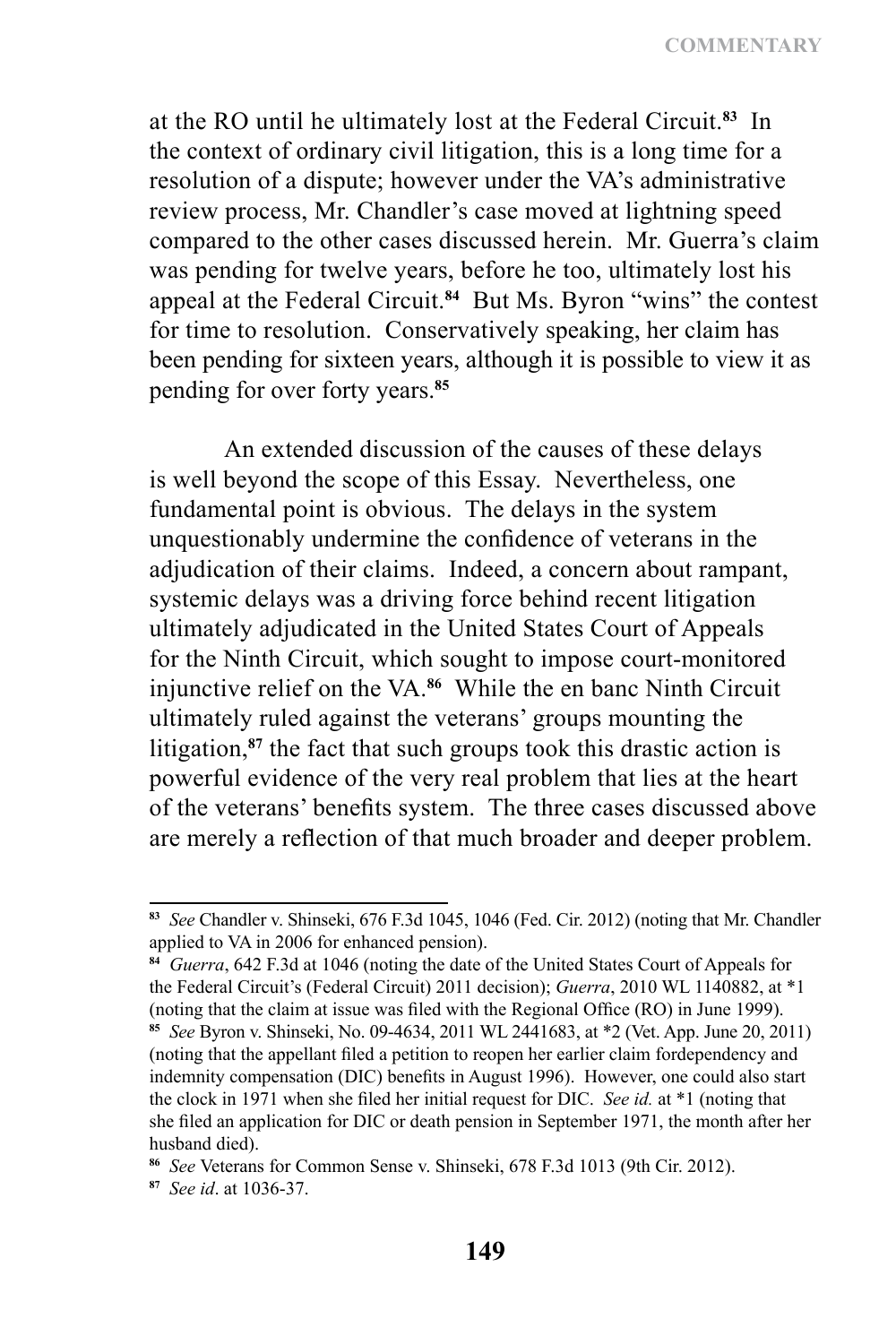### **B. Remands, Remands and More Remands**

A significant cause of systemic delays clearly is the high number of remands that occur at various stages of review.**<sup>88</sup>** There are remands from the Board to ROs, from the CAVC to the Board and then, in many cases, from the Board to the RO again. This process is aptly described as the "hamster wheel,"**<sup>89</sup>** a term most certainly not of endearment. Whatever term is used, however, the high number of remands in the system is a critical issue.**<sup>90</sup>**

*Byron* raises two distinct points concerning remands. The first, and most important, one is the issue that split the parties in the case—how broad is the scope of the CAVC's authority to reverse a Board decision and order the award of benefits. As previously discussed, the Secretary and Ms. Byron agreed that the Board committed legal error by not considering direct service-connection for the claim at issue.**<sup>91</sup>** The CAVC, and then the Federal Circuit, rejected Ms. Byron's argument that the state of the record was such that a remand for fact-finding was not required.**<sup>92</sup>**

**<sup>88</sup>** It is difficult to discern precisely how many appeals lead to a remand from the CAVC to the Board of Veterans' Appeals (Board), and, even if that were possible, the number of such remands that resulted from an adjudication versus a joint motion. *See generally* U.S. Court of Appeals for Veterans Claims, Ann. Rep.: Oct. 1, 2010 to Sept. 30, 2011 (Fiscal Year 2011) (providing workload statistics for the CAVC, to include dispositions), *available at* http://www.uscourts.cavc.gov/documents/FY\_2011\_Annual\_Report\_ FINAL Feb 29 2012 1PM .pdf. As reported recently by the National Law Journal, however, "[e]xperts inside and outside of the [CAVC] generally agree that it sends 70 percent of the decisions back to the [B]oard." Marcia Coyle, *Veterans Seek End to Repeat Remands*, Nat'l L.J., May 7, 2012, http://www.law.com/jsp/nlj/ PubArticleNLJ.jsp?id=1202551931048&Veterans\_seek\_end\_to\_repeat\_remands&slret urn=20120726121749.

**<sup>89</sup>** *See, e.g*., Coburn v. Nicholson, 19 Vet. App. 427, 434 (2006) (Lance, J., dissenting) (discussing the "hamster-wheel reputation of veterans law").

**<sup>90</sup>** *See* James D. Ridgway, *Why So Many Remands?: A Comparative Analysis of Appellate Review by the United States Court of Appeals for Veterans Claims*, 1 Veterans L. Rev. 113 (2009) (discussing remands before the CAVC).

**<sup>91</sup>** Byron v. Shinseki, No. 09-4634, 2011 WL 2441683, at \*4 (Vet. App. June 20, 2011).

**<sup>92</sup>** *Id.* at \*6-7; *see also* Byron v. Shinseki, 670 F.3d 1202, 1205-06 (Fed. Cir. 2012).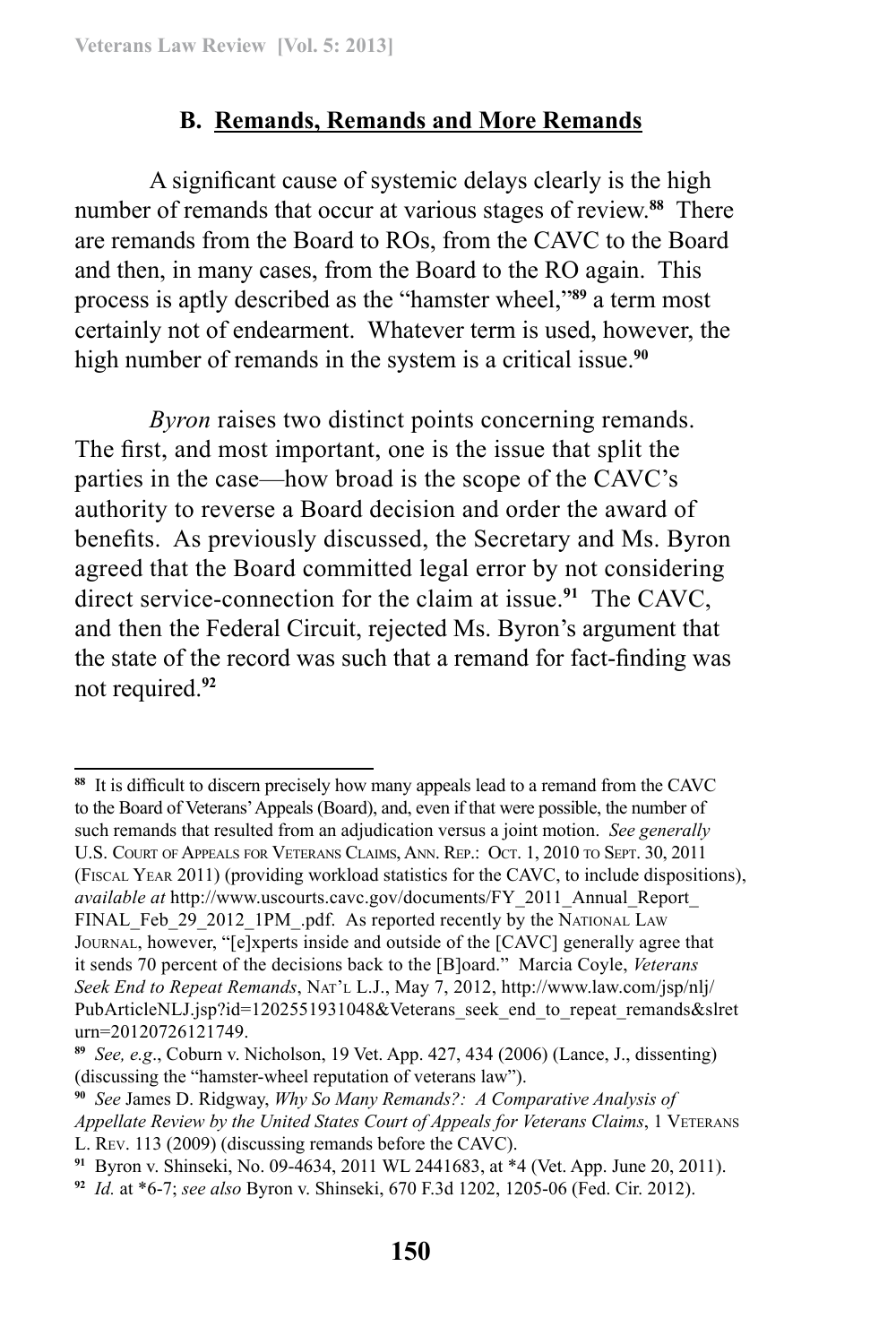**COMMENTARY**

In my view, both the CAVC and the Federal Circuit reached the "correct" result under existing law. That is, as matters have developed, the statutory prohibition on the CAVC's finding of facts**<sup>93</sup>** has been construed broadly.**<sup>94</sup>** To say that the appeals were decided "correctly" on existing law is not necessarily the same thing as saying that the decisions are right. I am increasingly concerned that the veterans' benefits system is seriously flawed as a result of the almost inconceivable delays some veterans face in their quest for benefits, or even simply a final resolution of their claims. A significant part of the cause of such demands is the current state of remand practices. One solution would be to wait for Congress to address the issue in a systemic way, which appears to have been the approach thus far. For unbeknownst reasons, however, a legislative fix has not been forthcoming.

Thus, the courts in the veterans' benefits system find themselves at something of a critical decision point. One course of action is to maintain the current practice of construing the prohibition on CAVC fact-finding broadly.**<sup>95</sup>** Indeed, the two decisions in *Byron* represent that thinking.**<sup>96</sup>** The other option, however, is to revisit what is ultimately a question of statutory interpretation: what does  $\S 7261(c)$  really mean? In my estimation, it is possible to construe that section more narrowly, especially when considering that Congress has specifically granted the CAVC the authority to reverse Board decisions outright.**<sup>97</sup>**

**<sup>93</sup>** *See* 38 U.S.C. § 7261(c) (2006) ("In no event shall findings of fact made by the Secretary or the Board of Veterans' Appeals be subject to trial de novo by the C[AVC].").

**<sup>94</sup>** *See, e.g.*, Hensley v. West, 212 F.3d 1255, 1264 (Fed. Cir. 2000) (finding that the proper remedy was to remand the case to the Board for further development and application of the correct law).

**<sup>95</sup>** 38 U.S.C. § 7261(c).

**<sup>96</sup>** *Byron*, 670 F.3d at 1205-06; *Byron*, 2011 WL 2441683, at \*6.

**<sup>97</sup>** 38 U.S.C*.* § 7252(a) ("The Court shall have power to affirm, modify, or reverse a decision of the Board or to remand the matter, as appropriate.").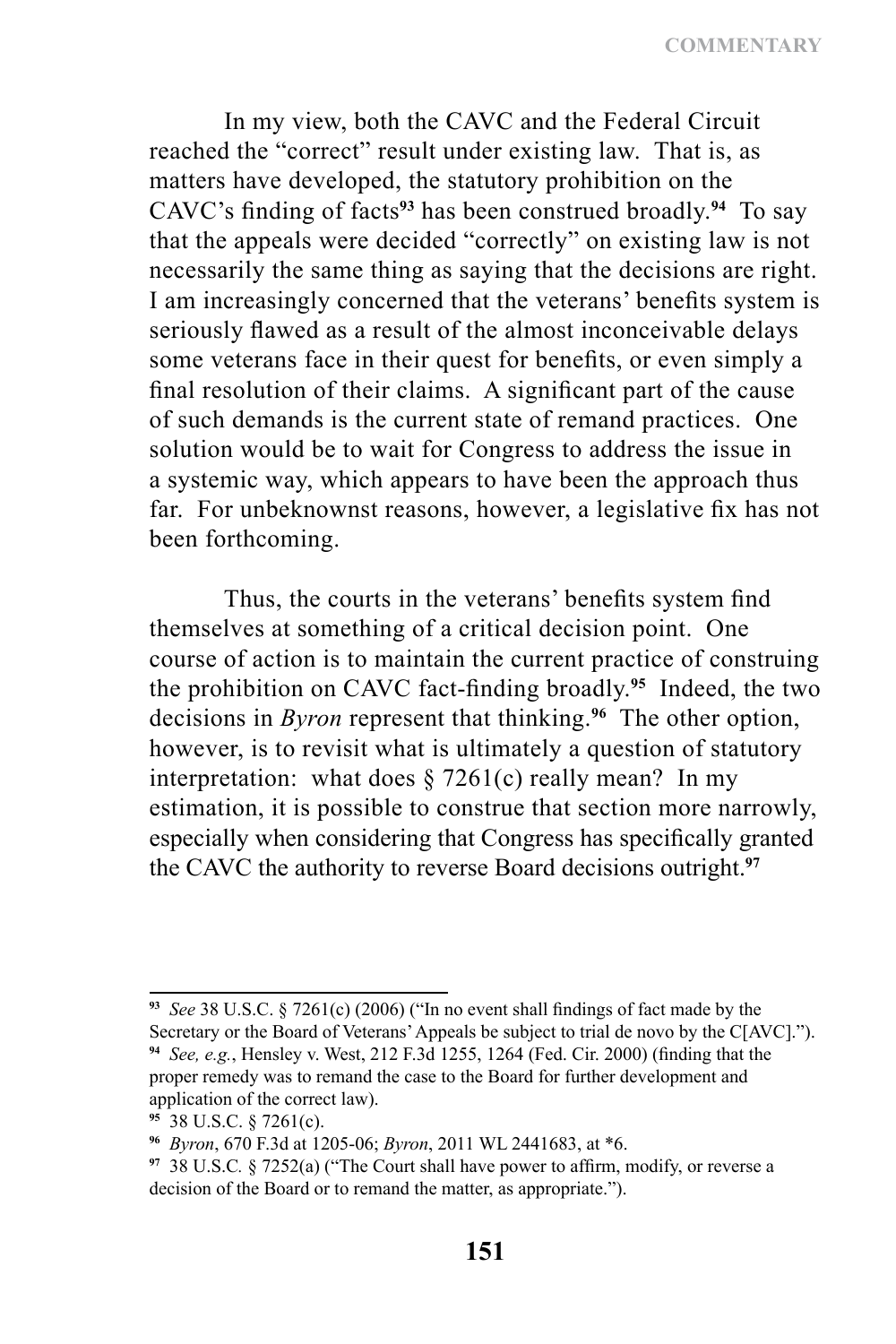A complete articulation of a theory by which judicial reinterpretation of the CAVC's review authority could be accomplished is beyond the scope of this Essay.**<sup>98</sup>** However, it is possible to sketch the outlines of such an approach. If the CAVC determines that the Board has erred in some manner, and that the evidence in the record is such that there is an "overwhelming likelihood" that on basis of the evidence before the Board benefits should be awarded, the CAVC should reverse the Board instead of remanding for additional fact finding.**<sup>99</sup>** Such an approach is, in my view, consistent with the statutory prohibition on a de novo finding of facts in the CAVC.**<sup>100</sup>**

There are many cases in which the question of whether there is an "overwhelming likelihood" that the veteran will prevail will require judgment calls. But the mere fact that there are cases that will fall close to the line that is drawn does not mean that the system would be unworkable. It simply means that there will be close cases, something that will exist whenever any line is drawn. Moreover, such a determination would not be unprincipled. A rule in which the CAVC could adopt would ask whether, on the state of the record, a finding by the Board against the veteran would leave the CAVC on appellate review with the "definite and firm conviction that a mistake has been committed."**<sup>101</sup>** The CAVC uses such a standard to assess actual findings of fact the Board has made.**<sup>102</sup>**

**<sup>99</sup>** For present purposes, I am using the simple example of an award of benefits. However, the approach I outline above could be used in connection with other matters as

well, such as the assignment of an effective date. **100** 38 U.S.C. § 7261(c).

**<sup>98</sup>** *See* Claimant-Appellant Lady Louise Byron's Petition for Rehearing En Banc, Byron v. Shinseki, 670 F.3d 1202 (Fed. Cir. 2012) (No. 2011-7170), 2012 WL 1357625. It has been reported that the Federal Circuit has called for a response from the Secretary with respect to the petition for an en banc request. *See* Coyle, *supra* note 88.

**<sup>101</sup>** *See* United States v. U.S. Gypsum Co., 333 U.S. 364, 395 (1948) (setting forth the federal standard for clearly erroneous review of factual findings).

**<sup>102</sup>** *See, e.g.*, Byron v. Shinseki, No. 09-4634, 2011 WL 2441683, at \*6 (Vet. App. June 20, 2011) (noting that the CAVC "only has the authority to decide whether factual determinations are clearly erroneous").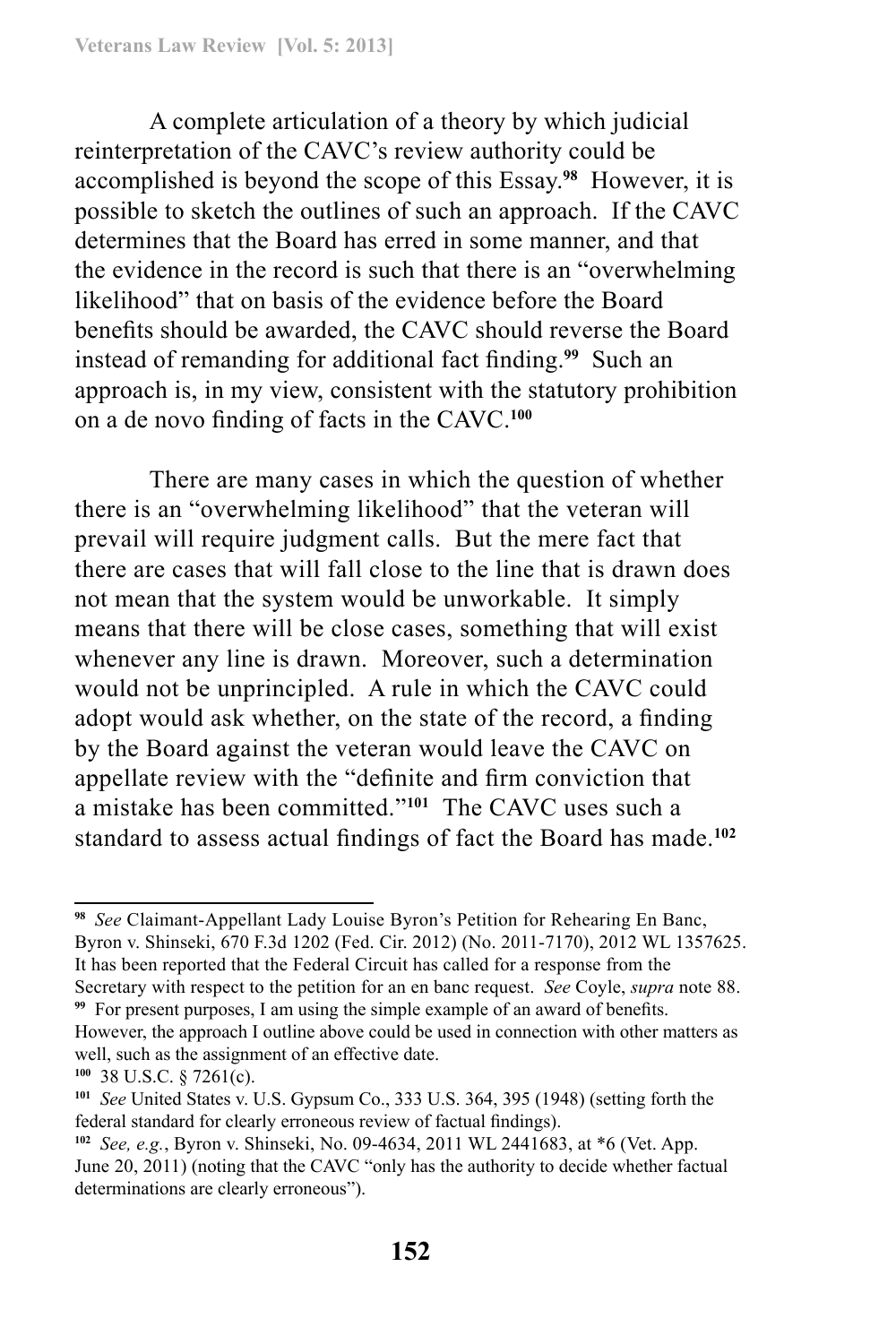**COMMENTARY**

It is true that this proposal would be a hypothetical review of a finding of fact not actually made. The point, however, is that if the CAVC were to conclude that on the face of the record a finding of fact adverse to the veteran would be clearly erroneous, there is no need for a remand <sup>103</sup>

On the other hand, some may argue that this proposal finds no support in the law. As a general matter, in administrative law, fact-finding is the province of the relevant agency. However, there are certainly examples in which a designated fact-finder is removed from the equation due to a judicial decision. One example is the recent evolution of the federal pleading standards under Federal Rule of Civil Procedure 8(a)(2).**<sup>104</sup>** The Supreme Court made clear that a federal district judge—even in the context of a case in which there is a jury trial right—has the power to declare that a plaintiff's allegations, even if assumed to be true, do not state a claim on which relief can be granted.**<sup>105</sup>** The Supreme Court further said that such a determination is to be based on "judicial experience and common sense."**<sup>106</sup>** If this can be done when a jury would be the fact-finder, I see no reason why judicial review of veterans' benefits could be altered to allow the CAVC to apply a clearly erroneous standard of review to a hypothetical factual finding based on the state of the factual record before the Board.

**<sup>103</sup>** *See, e.g*., Morgan Stanley Capital Group, Inc. v. Pub. Util. Dist. No. 1 of Snohomish County, 554 U.S. 527, 545 (2008) ("To remand would be an idle and useless formality. *Chenery* does not require that we convert judicial review of agency action into a ping‑pong game.") (citing NLRB v. Wyman-Gordon Co., 394 U.S. 759, 766 n.6 (1969)). In fact, that was the position of Ms. Byron before the Federal Circuit. Byron v. Shinseki, 670 F.3d 1202, 1205 (Fed. Cir. 2012). However, this articulation of the principle is potentially broader that the futility doctrine that is applicable in the context of general administrative law.

<sup>&</sup>lt;sup>104</sup> FED. R. CIV. P. 8(a)(2) (requiring "a claim for relief" by a party filing a pleading ensure that this pleading contain "a short and plain statement of the claim showing that the pleader is entitled to relief").

**<sup>105</sup>** *See* Ashcroft v. Iqbal, 556 U.S. 662, 678 (2009) (noting that a "pleading that offers 'labels and conclusions' or 'a formulaic recitation of the elements of a cause of action will not do'") (citing Bell Atlantic Corp. v. Twombly, 550 U.S. 544 (2007)). **<sup>106</sup>** *Id*. at 679.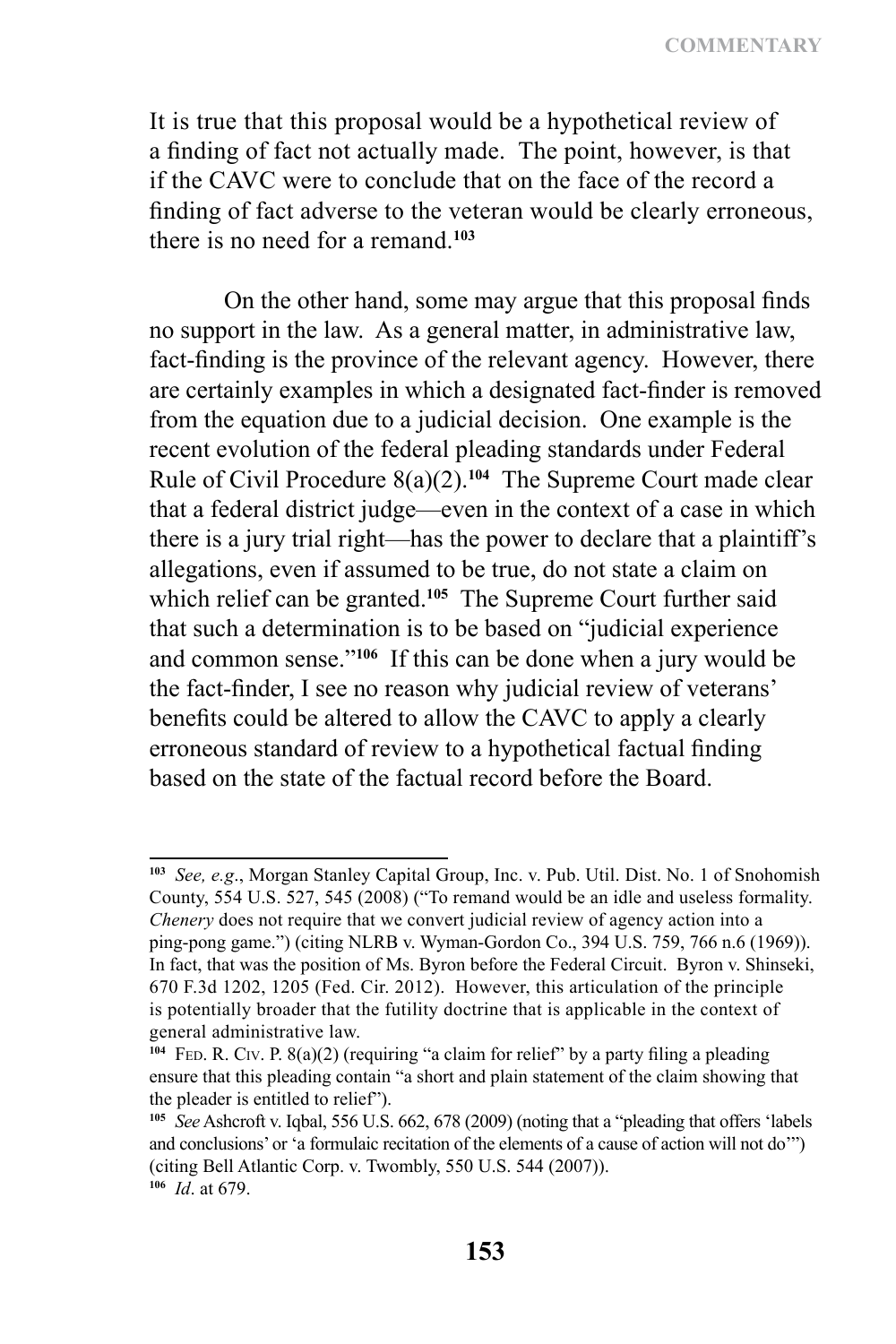One could also object to this proposal as being nothing more than "judicial activism"—judges doing the work that Congress has not done. There is some truth to this criticism. As I mentioned above, the state of affairs in the veterans' benefits system is a serious concern. Congress has not acted to draft reforming legislation. It may be that it has not done so because it likes the status quo. It could also be because of political paralysis. If it is the latter, the veterans bear the brunt of a dysfunctional political system. That suggests it is time for judicial action—action that would be entirely appropriate. If, on the other hand, it turns out to be the former, then if the courts act to change the status quo, Congress will act to re-set the system. The difference is that the veteran will not bear the result of the uncertainty about true congressional intent.

What I have described above is merely a sketch of an approach to the issue of endless remands. Moreover, it would not solve all the problems associated with the "hamster-wheel." It would, however, be a good start.

Before leaving the issue of remands, let me briefly mention, however, a second point from *Byron*. As a general matter, the Federal Circuit determined that it will not hear an appeal of a "non-final" remand order of the CAVC unless the order satisfies a stringent three-part test.**<sup>107</sup>** Ms. Byron was able to satisfy that test.**<sup>108</sup>** Most litigants are not able to do so.**<sup>109</sup>** One way in which to reduce delays, at least in part, would be to loosen the standards by which the Federal Circuit reviews "non-final" remand orders.

**<sup>107</sup>** *See* Williams v. Principi, 275 F.3d 1361, 1364 (Fed. Cir. 2002) (stating that all of the following must be shown in order for it to have jurisdiction over a non-final remand order: "(1) There must have been a clear and final decision of a legal issue that (a) is separate from the remand proceedings, (b) will directly govern the remand proceedings or, (c) if reversed by this court, would render the remand proceedings unnecessary; (2) the resolution of the legal issues must adversely affect the party seeking review; and, (3) there must be a substantial risk that the decision would not survive a remand, *i.e*., that the remand proceeding may moot the issue") (footnotes omitted). **<sup>108</sup>** *Byron*, 670 F.3d at 1205.

**<sup>109</sup>** *See e.g*., Donnellan v. Shinseki, 676 F.3d 1089, 1091-93 (Fed. Cir. 2012) (discussing the three-part test from *Williams* and declining to review a non-final order of the CAVC).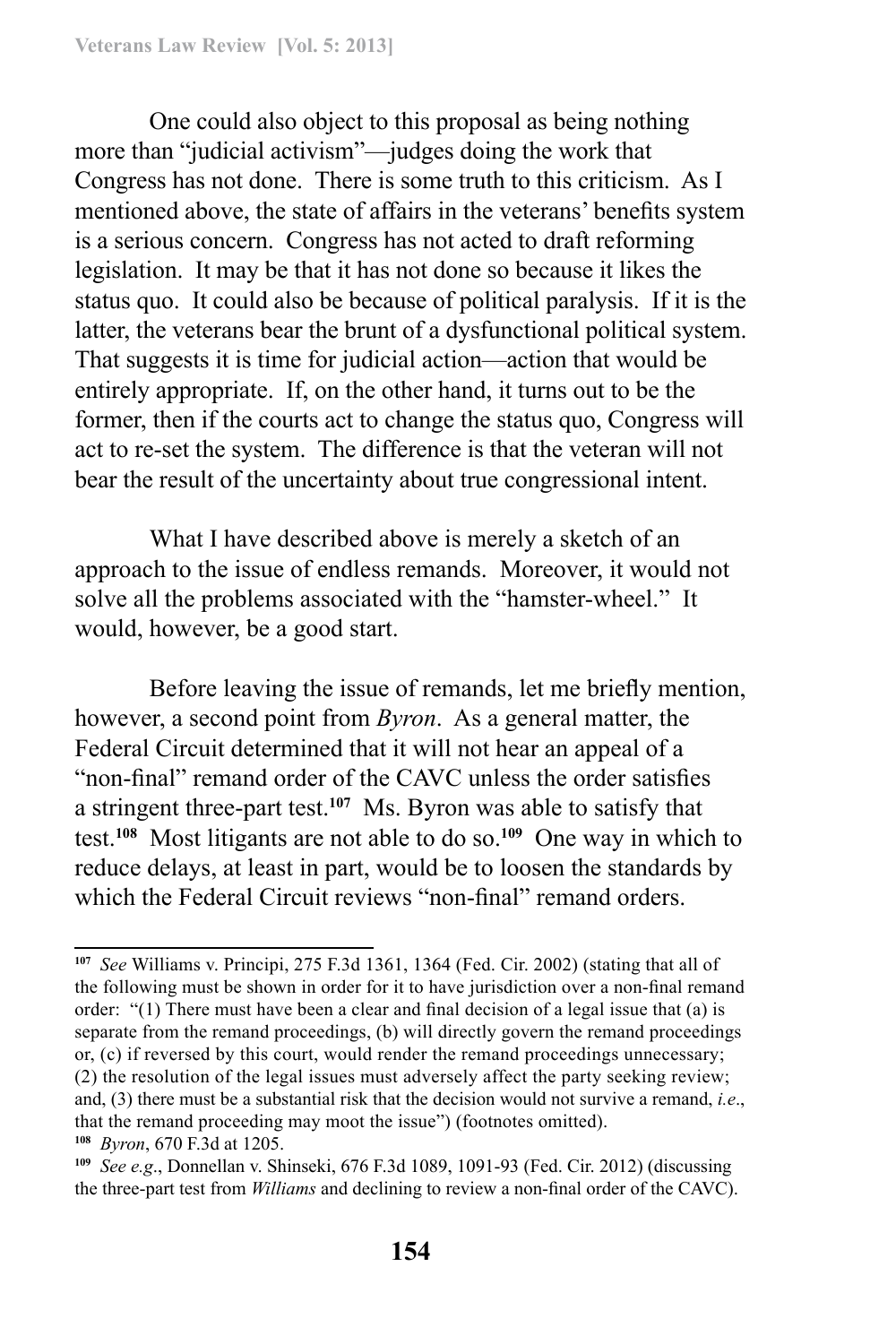**COMMENTARY**

The Federal Circuit clearly has the authority to review remand orders in a more comprehensive manner.**<sup>110</sup>** As the Federal Circuit noted, Congress has not specifically mandated that its review be premised on the finality of a CAVC decision.**<sup>111</sup>** In addition, the rationales the Federal Circuit used to support its decision to limit review are not compelling in the context of the veterans' benefits system. The Federal Circuit supported its position with the following three arguments: '"it promot[es] efficient judicial administration,' 'emphasize[s] the deference that appellate courts owe to the trial judge,' and 'reduces harassment of opponents and the clogging of courts through successive appeals.'"**<sup>112</sup>** In the context of the veterans' benefits system, there is no need to defer to a "trial judge" since the CAVC is an appellate tribunal. As to the other two rationales, while judicial efficiency is a laudable goal, and no one would want harassment as a component of civil litigation, the seemingly endless delays in this system, in my view, outweigh these concepts. In any event, I feel *Byron* highlights an opportunity for the Federal Circuit to make a decision to streamline the appellate process.

### **C. The Role of the Federal Circuit**

The Federal Circuit has a unique place in the law of veterans' benefits. As I previously discussed, that court's place is not only unique but also one that is subject to reconsideration.**<sup>113</sup>** I will not

**<sup>110</sup>** 38 U.S.C. § 7292 (2006).

**<sup>111</sup>** *See, e.g*., Ebel v. Shinseki, 673 F.3d 1337, 1340 (Fed. Cir. 2012) ("Unlike statutes governing cases appealed from other tribunals, this provision does not explicitly premise appellate review on the finality of the Veterans Court's decision."). **<sup>112</sup>** *Id.* (citations omitted).

**<sup>113</sup>** *See, e.g*., Michael P. Allen, *The United States Court of Appeals for Veterans Claims at Twenty: A Proposal for a Legislative Commission to Consider its Future*, 58 CATH. U. L. REV. 361, 380-81 (2009) [hereinafter *Legislative Commission*] (discussing the unique relationship between the CAVC and the Federal Circuit); Michael P. Allen, *Significant Developments in Veterans Law (2004-2006) and What They Reveal About the U.S. Court of Appeals for*  Veterans Claims and the U.S. Court of Appeals for the Federal Circuit, 40 U. MICH J.L. Reform 483, 523-26 (2007) [hereinafter *Significant Developments*] (noting, among other things, the Federal Circuit's limited authority to review judgments of the CAVC).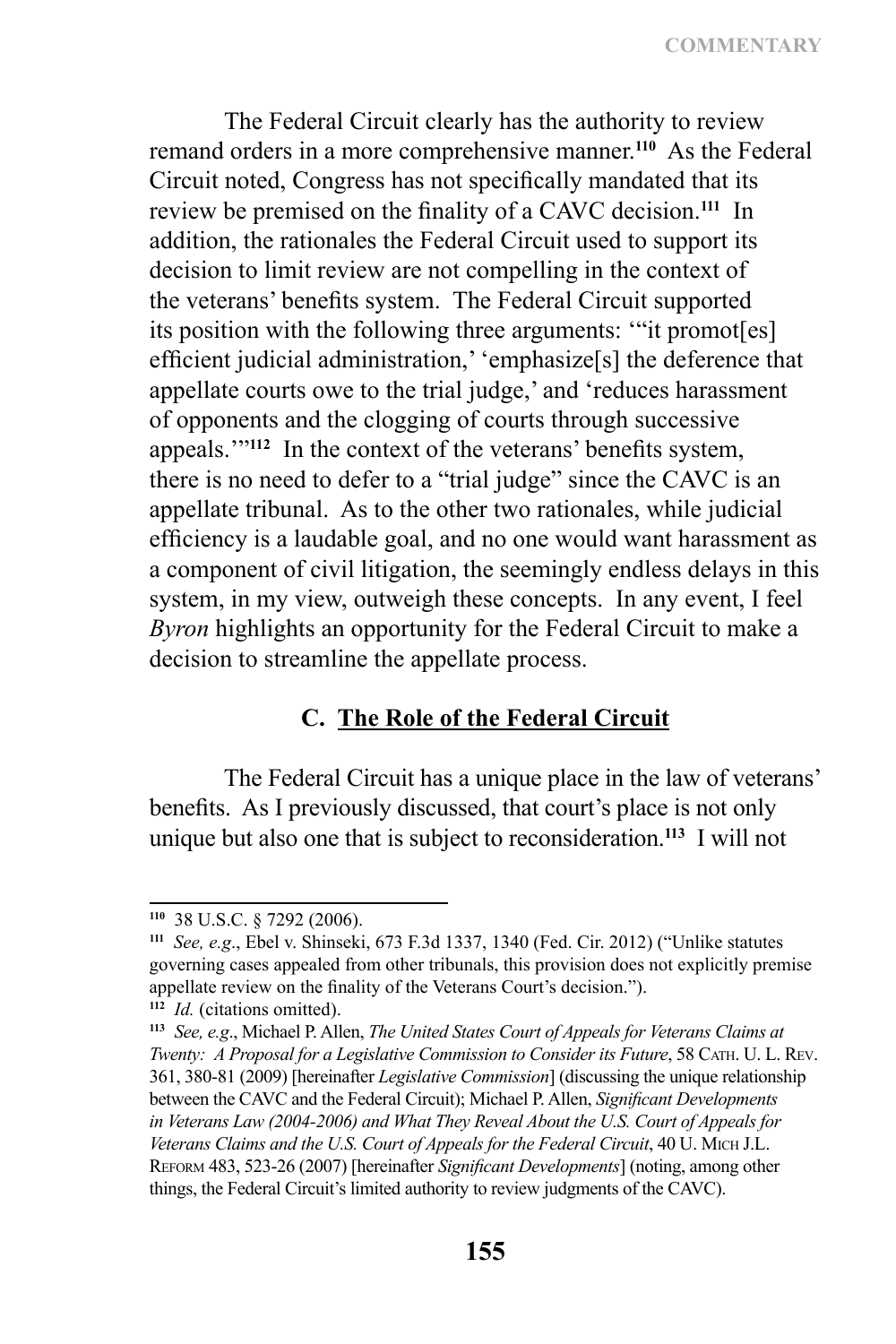here repeat my earlier discussions concerning the Federal Circuit's role in the process. However, there is one point drawn from the collective consideration of *Byron*, *Chandler*, and *Guerra* that is worth highlighting about the Federal Circuit.

Veterans' advocates often tell me that they oppose removing the Federal Circuit from the appellate process because they want an extra layer of review of what can be perceived as an "anti-veteran" CAVC. As I have responded, doing an empirical study on that point would be a difficult endeavor, if for no other reason than it is not always an easy task to decide whether a decision is "pro-veteran" or "anti-veteran." However, even if we simply take the approach of "who wins," in our very small sample size, the Veteran lost in two of the three cases at the CAVC.**<sup>114</sup>** Importantly, for present purposes, the Veteran lost in all three appeals at the Federal Circuit. Due to the small sample size, this statistic means nothing globally. It might suggest that having an additional layer of review really is neither "pro-" nor "anti-" veteran as a general matter. Thus, if that is the principal reason for keeping the Federal Circuit in the mix, we should seriously reconsider the role of that court in the process.

The decision to remove the Federal Circuit from the process is a complicated one because it would also require attention to the status and role of the CAVC. For example, should the CAVC be converted to an Article III tribunal? Would a lack of Federal Circuit review necessitate changes internal to the CAVC such as greater use of panel decisions? Should there be some role for other Article III adjudicators such as the district courts? All of these questions make clear that it is not a simple thing to adopt such a significant change in the architecture of judicial review that has been in place for nearly a quarter of a century. My point here, however, is merely that we may not want to avoid having that

**<sup>114</sup>** *See supra* notes 7-29, 66-81 and accompanying text (noting that the Veteran lost in *Guerra* and *Byron*) and notes 30-65 and accompanying text (noting that the Veteran prevailed in *Chandler*).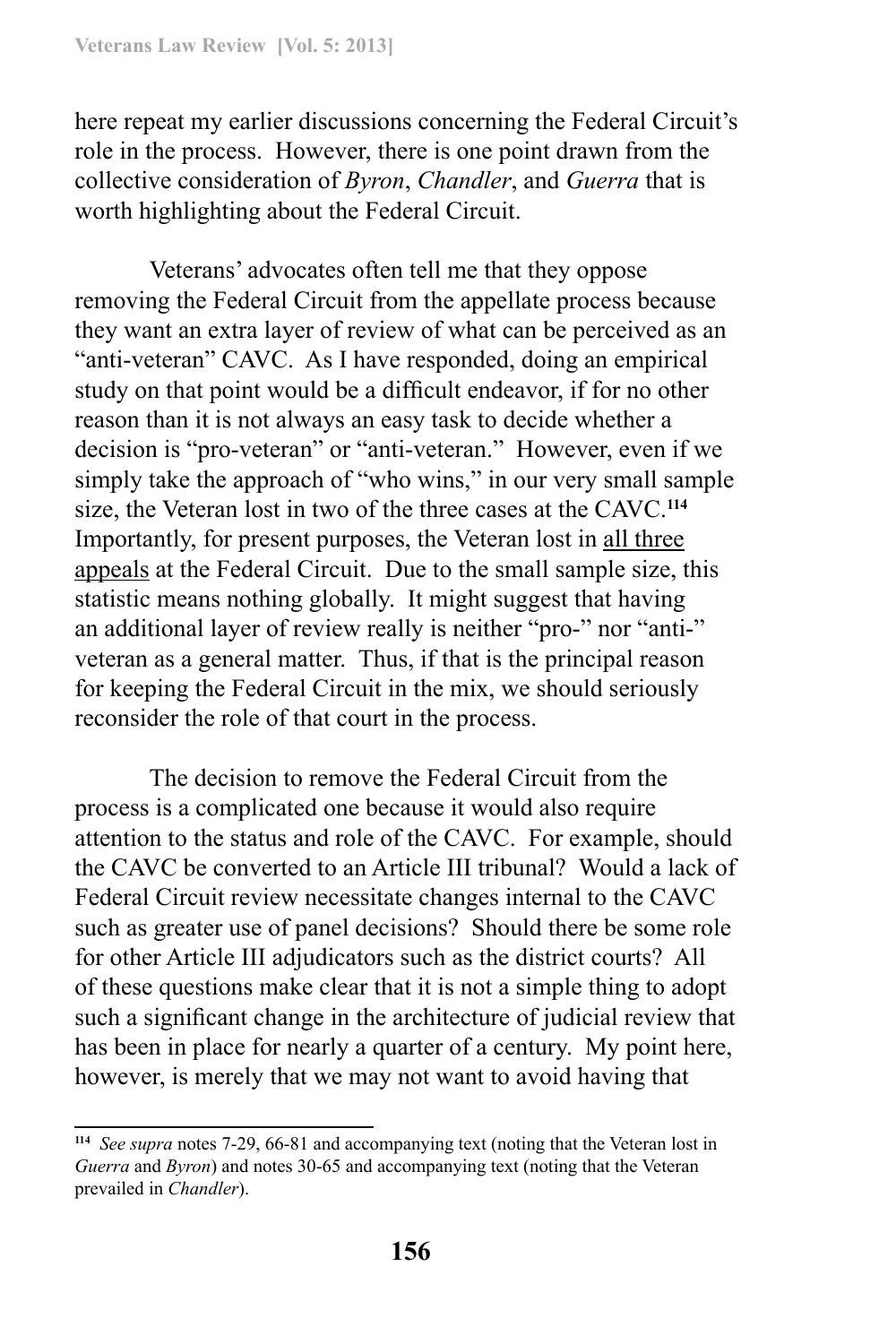discussion if the only reason for doing so is based on a belief that the Federal Circuit is systemically more favorable to veterans in its decisions than the CAVC.

### **D. CAVC Single-Judge Adjudication**

Of the three appeals considered in this Essay, all three ended up with Federal Circuit opinions rendered by a three-judge panel and reported in the Federal Reporter. In other words, all three Federal Circuit decisions are precedential, establishing the law in the context of veterans' benefits. This is, of course, a good thing if one believes – as I do – that the development of the law in this area is something to be desired.

This section of the Essay is not related to the Federal Circuit but rather to the role of the CAVC. In two of the three appeals subject to our discussion, the CAVC decided the case by a single-judge memorandum decision.**<sup>115</sup>** That fact means that in two-thirds of the sample at hand, the CAVC determined that the matter at issue did not require a decision that would have precedential effect.**<sup>116</sup>** I have been critical in the past of the

**<sup>115</sup>** Byron v. Shinseki, No. 09-4634, 2011 WL 244168, at \*1 (Vet. App. June 20, 2011); Guerra v. Shinseki, No. 08-0223, 2010 WL 1140882, at \*1 (Vet. App. Mar. 26, 2010). **<sup>116</sup>** Frankel v. Derwinski, 1 Vet. App. 23, 25-26 (1990). The *Frankel* criteria are as follows:

If, after due consideration, the Court determines that the case on appeal is of relative simplicity and 1. does not establish a new rule of law; 2. does not alter, modify, criticize, or clarify an existing rule of law; 3. does not apply an established rule of law to a novel fact situation; 4. does not constitute the only recent, binding precedent on a particular point of law within the power of the Court to decide; 5. does not involve a legal issue of continuing public interest; and 6. the outcome is not reasonably debatable, the decision of the BVA may be affirmed or reversed on motion for summary disposition by either party, or on the Court's own initiative, by an order and judgment without opinion. By statute, this Court may sit by single judge, in panels of three or en banc, 38 U.S.C.A. §§ 4054(b), 4067(d)(2). Single judges will consider and decide cases identified for summary consideration and decision.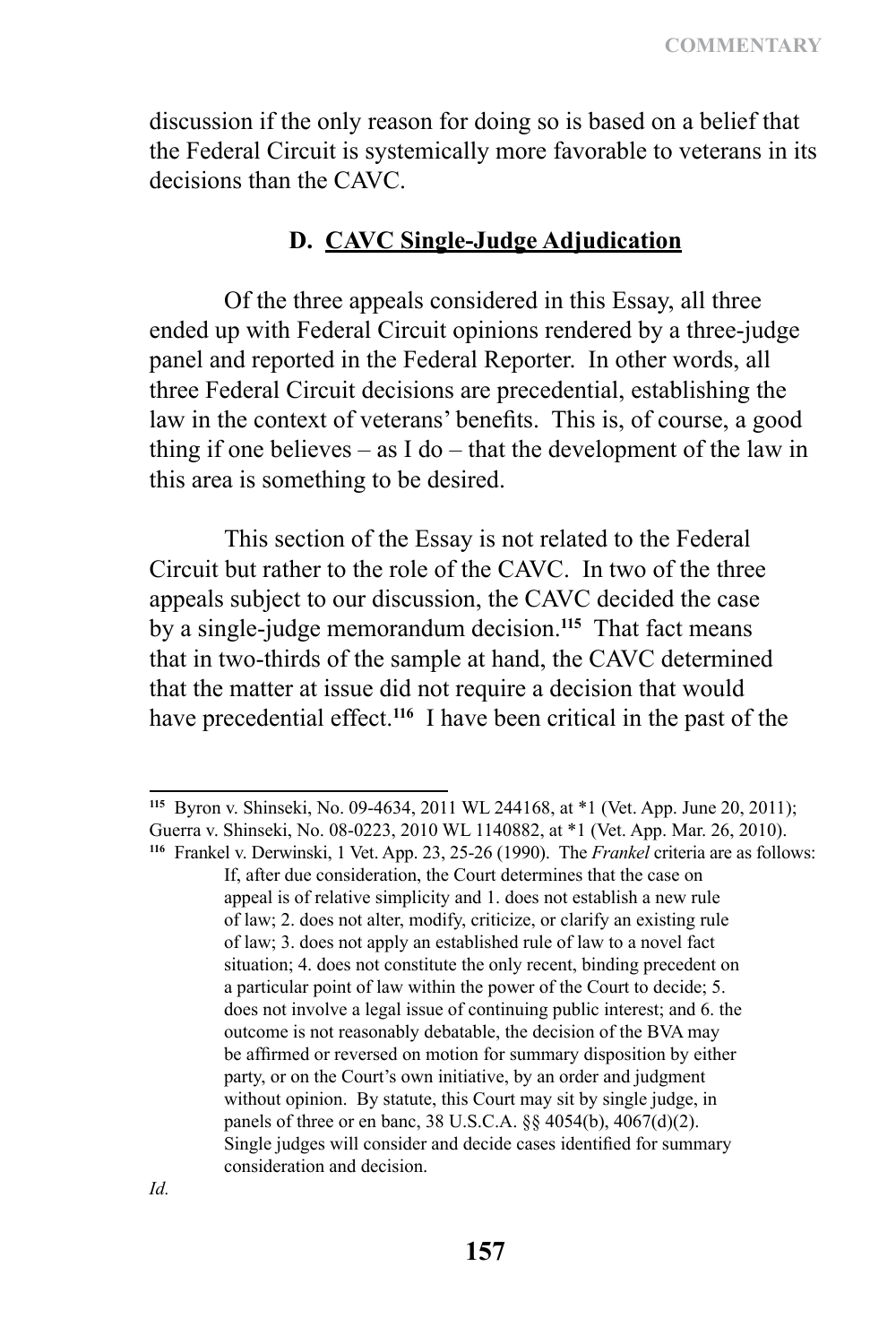CAVC's use of single-judge adjudication.**<sup>117</sup>** The point here is that if all of the cases that are the subject of this Essay were deemed sufficiently important that the Federal Circuit issued precedential opinions, perhaps the CAVC should reexamine how the *Frankel* criteria are being applied in practice. If those criteria are being applied faithfully, then it may be worth considering whether they should be changed to better comport with the approach of the Federal Circuit in issuing precedential opinions. On the other hand, if the *Frankel* criteria as they appear on paper are not reflective of how they are being applied in practice, the CAVC may wish to bring the law on the books into conformity with the law in reality.

# **E.** *Brown v. Gardner***, Alone and with** *Chevron*

*Guerra* and *Chandler* illustrate the final point I will highlight. It concerns what the pro-veteran interpretative canon of statutory construction from *Brown v. Gardner* really means, both standing alone, and in the context of the *Chevron* doctrine at the heart of much administrative law.**<sup>118</sup>** As previously discussed, in *Chandler*, the Federal Circuit and the CAVC considered a veterans' benefit statute for which there was no implementing regulation.**<sup>119</sup>** So in *Chandler*, the *Chevron* doctrine has no application. In contrast, in *Guerra*, there was a regulation purporting to implement

**119** Chandler v. Shinseki, 676 F.3d 1045 (Fed. Cir. 2012).

**<sup>117</sup>** *See, e.g*., *Significant Developments*, *supra* note 113, at 515-21. For additional commentary largely critical of the use of single-judge adjudication, see Sarah M. Haley, Note, *Single-Judge Adjudication in the Court of Appeals for Veterans Claims and the Devaluation of Stare Decisis*, 56 Admin. L. Rev. 535 (2004); Ronald L. Smith, *The Administration of Singe Judge Decisional Authority by the United States Court of Appeals for Veterans Claims*, 13 Kan. J.L. & Pub. Pol'y 279 (2004).

**<sup>118</sup>** Under the *Brown v. Gardner* canon of statutory construction the Supreme Court has stated that "interpretative doubt is to be resolved in the veteran's favor." 513 U.S. 115, 118 (1994). In shorthand terms, under the *Chevron* doctrine, a court will uphold an agency's interpretation of an ambiguous statute so long as that interpretation is reasonable. Chevron, U.S.A., Inc. v. Natural Res. Def. Council, Inc., 467 U.S. 837, 842-44 (1984) (holding that a court will uphold an agency's interpretation of an ambiguous statute so long as that interpretation is reasonable); *see also* Linda D. Jellum, *Heads I Win, Tails You Lose: Reconciling* Brown v. Gardner'*s Presumption that Interpretative Doubt be Resolved in Veterans' Favor with Chevron, 61 Am.* U. L. Rev. 59 (2011) (discussing the interplay between these two doctrines).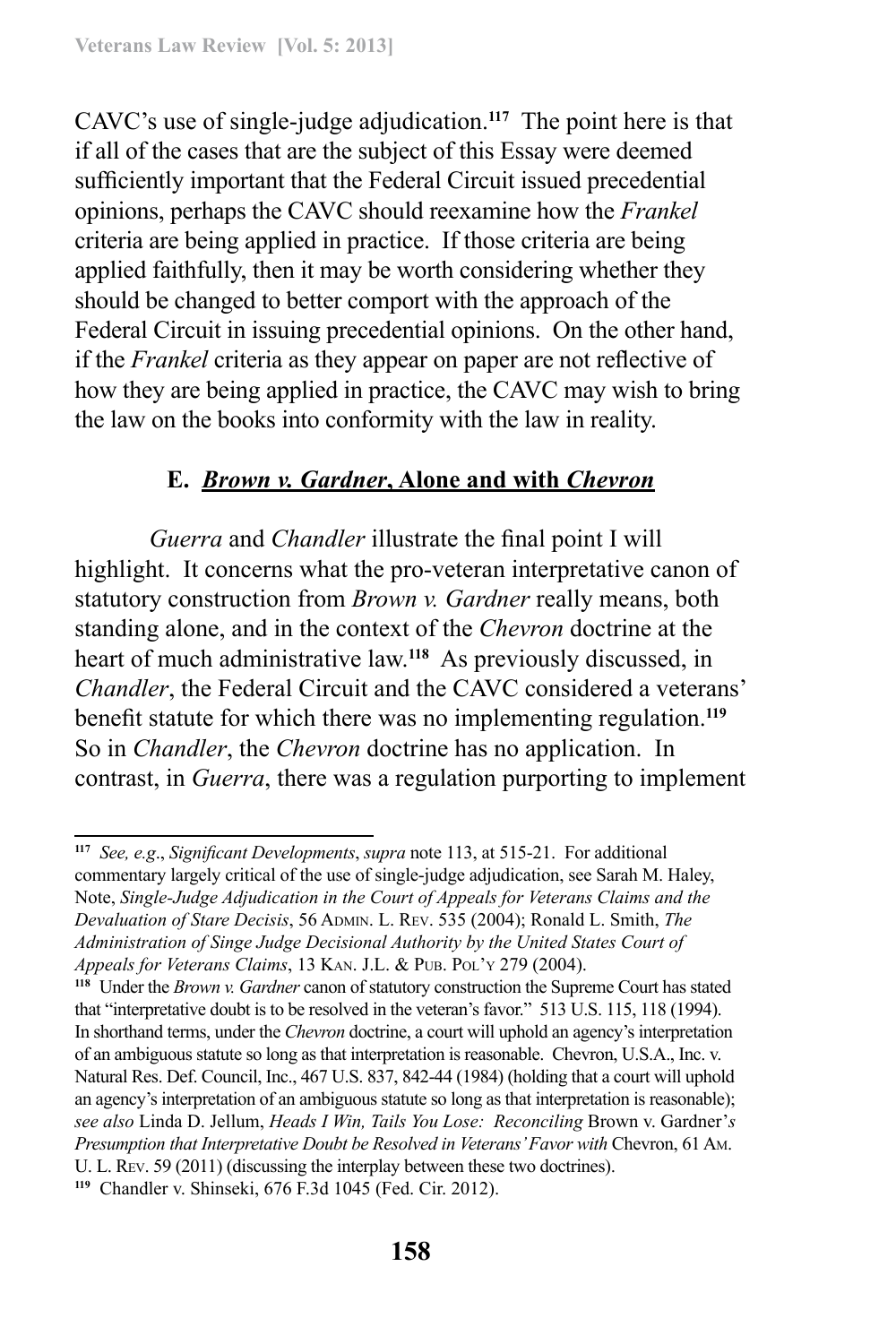the statutory provision at issue.**<sup>120</sup>** Thus, both the *Brown v. Gardner* statutory presumption and the *Chevron* doctrine of deference to reasonable agency interpretations were ripe for consideration.

First, in *Chandler*, there was no administrative guidance with respect to the corresponding statutory provision. This situation raises the fundamental question of what is meant by the *Brown v. Gardner* directive that "interpretative doubt is to be resolved in the veteran's favor." However, it is problematic to articulate what the directive could mean in practice. It seems inconceivable that the directive means that the Veteran will always win whenever there is any question about the meaning of a statutory provision (again not the subject of an administrative regulation). The simple fact of the matter is that language is too indefinite to exclude any ambiguity in the majority of cases. But, if that is so, what could the canon mean, since we have to assume the Supreme Court meant it to have at least some real force?

*Chandler* points this conflict out in rather stark terms because there was a complex web of statutory provisions at play.**<sup>121</sup>** When combining the opinions of the CAVC and the Federal Circuit, there were five judges who believed that the statutory terms favored the Veteran's position,**<sup>122</sup>** and five judges who believed they favored the Secretary's interpretation.**<sup>123</sup>** It is difficult to accept that there was not some ambiguity in the complex and interconnected statutory text at issue in *Chandler*. But if that were indeed the case, it would seem likely that the *Brown v. Gardner* canon of construction would have led to a finding in favor of

**<sup>120</sup>** Guerra v. Shinseki, 642 F.3d 1046, 1049-50 (Fed. Cir. 2011) (discussing *Chevron* and VA's regulation corresponding to the statute in question).

**<sup>121</sup>** *See* Chandler v. Shinseki, 24 Vet. App. 23, 24-25 (2010) (discussing the intertwined statutes at issue, sections 1521 and 1513 of title 38, U.S. Code).

**<sup>122</sup>** *Id.* at 23, 31 (noting that seven CAVC judges participated in this case and that Chief Judge Kasold filed a dissenting opinion in which Judge Greene joined).

**<sup>123</sup>** *See Chandler*, 676 F.3d at 1046 (noting that the opinion was joined by two circuit judges and a district judge sitting by designation concurred in the result).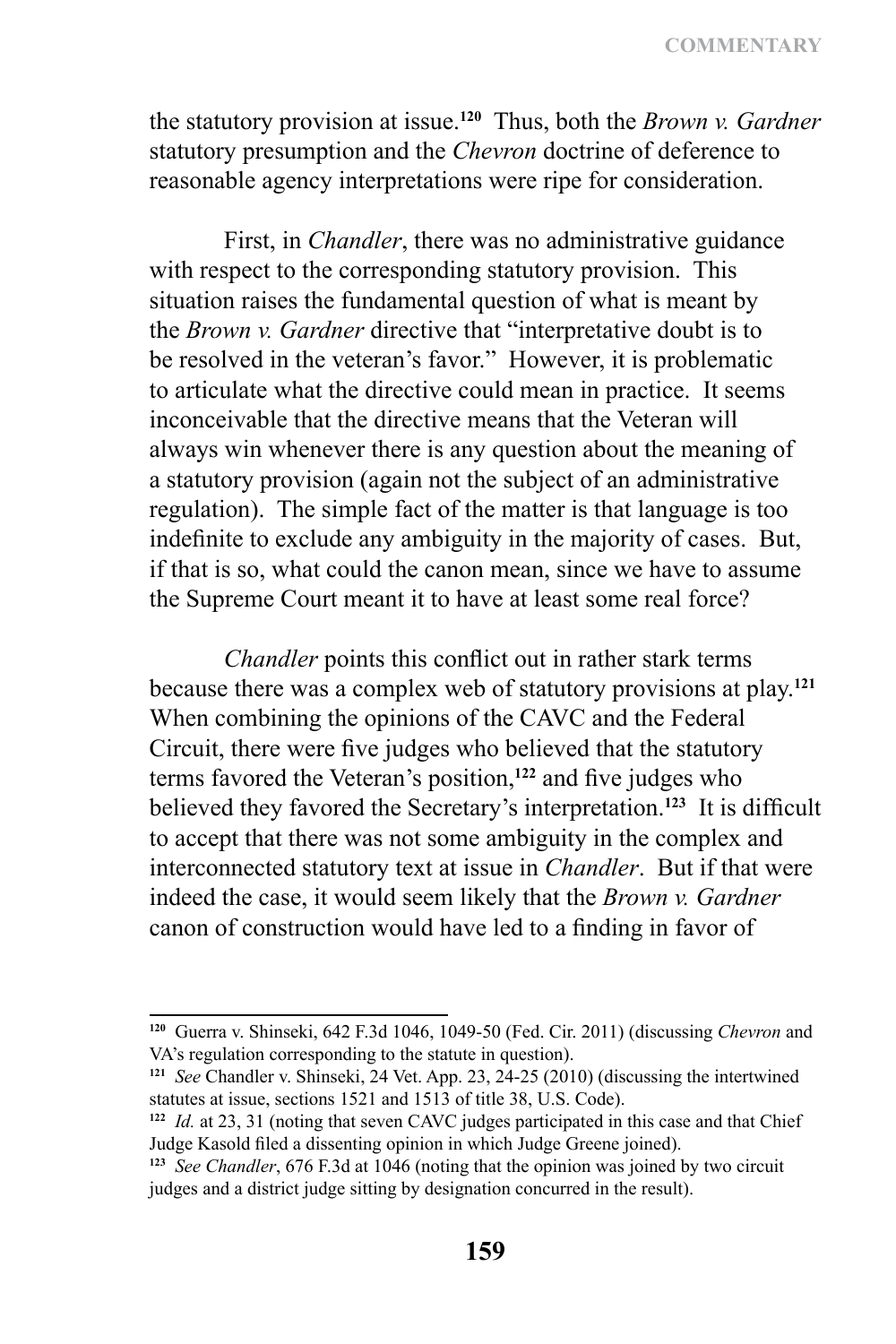the veteran.**<sup>124</sup>** After all, this is not a situation in which we are dealing with a close call concerning ambiguity, at least not based on the assessment of ten judges who split down the middle on the meaning of the legislation at issue.

How was it that the veteran did not prevail? It seems to me that the judges who took the position that the Secretary was correct did not pay sufficient attention to the ambiguity in the statutes at play. I am not saying that their interpretation of the statutes was not correct. In fact, if I had been sitting as a judge in a world not constrained by the *Brown v. Gardner* canon of construction, I would have joined the dissent in the CAVC and the opinion of the Federal Circuit panel. The reality is that the world in which *Chandler* was decided was one in which *Brown v. Gardner* did exist.**<sup>125</sup>** In other words, unless the statutory provisions at issue in *Chandler* were not ambiguous, the veteran should have prevailed, if the *Brown v. Gardner* canon of construction has any meaning. It seems to me inconceivable that those provisions were free of "interpretative doubt."**<sup>126</sup>** The Supreme Court has told us that "interpretative doubt" is resolved in the veteran's favor.**<sup>127</sup>**

What *Chandler* reflects, I think, is an essential unwillingness to accept the true implications of what the Supreme Court said in *Brown v. Gardner*. At a minimum, when there is no regulatory guidance, a court should not engage in the same type of statutory construction it would do outside the context of veterans' law. Instead, the CAVC and/or the Federal Circuit should adopt a view that says once an ambiguity is found, the veteran's interpretation, if plausible, is the one that will prevail. The implications of *Brown v. Gardner* should not

**<sup>124</sup>** *See Chandler*, 24 Vet. App. at 31-33 (Davis, J., concurring) (describing the main thrust of Judge Davis's position in the case).

**<sup>125</sup>** Brown v. Gardner, 513 U.S. 115 (1994); *Chandler*, 24 Vet. App. at 23 (noting it was decided in 2010).

**<sup>126</sup>** *Brown*, 513 U.S. at 118.

**<sup>127</sup>** *Id.*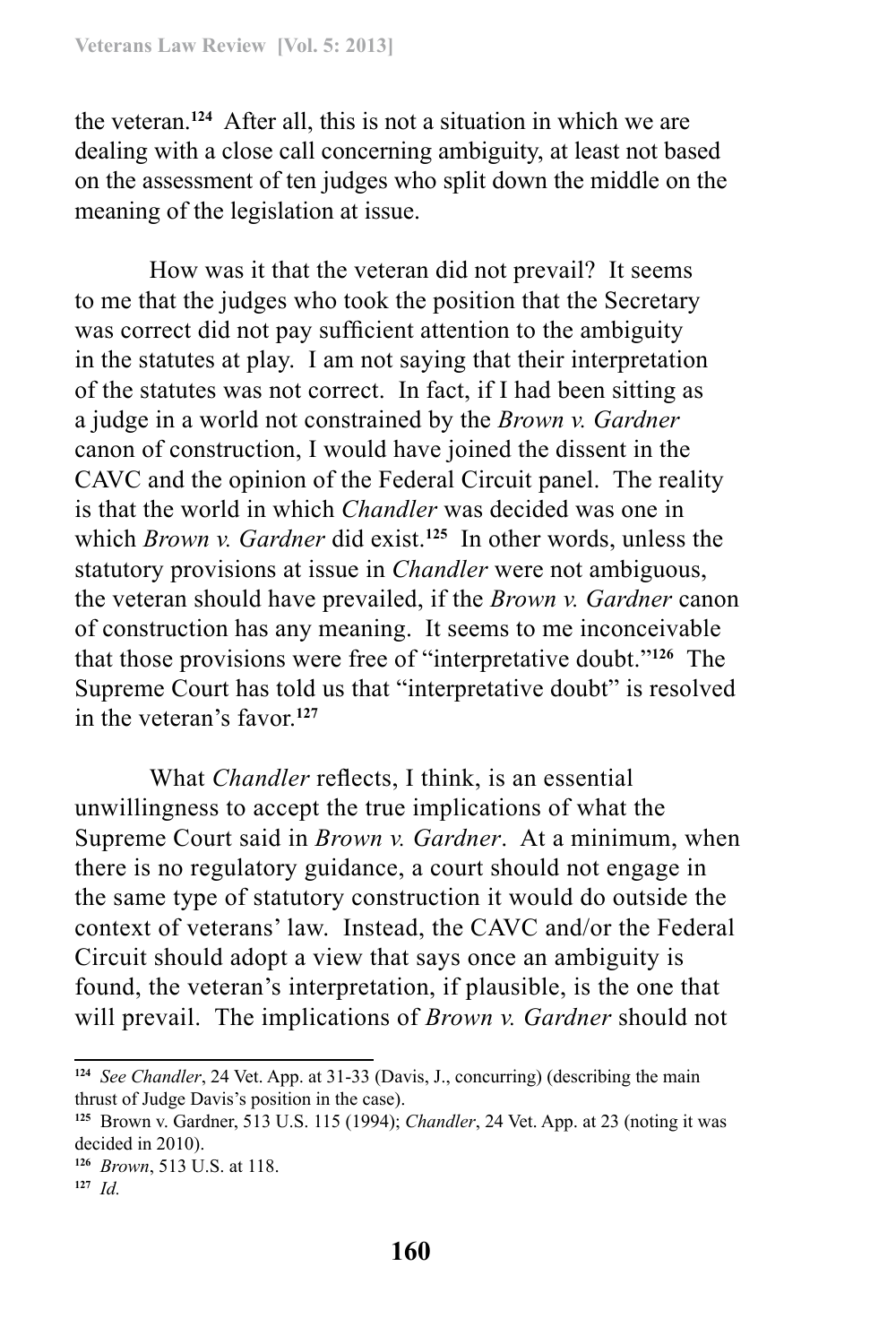be avoided by refusing to acknowledge true ambiguity when it exists, which I fear is fundamentally what happened in *Chandler*. Perhaps this is an instance in which the Supreme Court will need to revisit the question to decide whether it will retreat from its position in *Brown v. Gardner* or stress to the CAVC and the Federal Circuit that the canon of construction has true meaning and should be given its full effect.

Matters may very well be different – and are certainly more complicated – when dealing with the situation in *Guerra*, in which regulatory guidance subject to *Chevron* deference exists. The difficulty is that the *Brown v. Gardner* canon, as I have interpreted it above, leads to a different conclusion than the *Chevron* doctrine. If a statute is ambiguous and Congress has provided that an agency shall have the authority to issue regulations interpreting it, *Chevron* instructs that a court's role is to defer to the regulation as long as it is a "permissible" construction of the statutory text (or a gap in that text).**<sup>128</sup>** But, of course, if the statute is ambiguous in the veterans' law context, under *Brown v. Gardner* that doubt should be resolved in favor of the veteran.**<sup>129</sup>** This tension explains the split in views on the Federal Circuit in *Guerra*. **130**

As Professor Linda Jellum has written, fundamentally these two doctrines cannot co-exist.**<sup>131</sup>** Both doctrines flow from Supreme Court precedent, so until it makes a change, the CAVC and the Federal Circuit must attempt to reconcile them. As *Guerra* reflects, however, most often the courts simply choose to apply one or the other doctrine with little or no effort at reconciliation.**<sup>132</sup>** While both courts might reach the "correct" result resolving the

**<sup>128</sup>** Chevron, U.S.A., Inc. v. Natural Res. Def. Council, Inc., 467 U.S. 837, 843-44 (1984). **<sup>129</sup>** *Brown*, 513 U.S. at 118.

**<sup>130</sup>** *Compare* Guerra v. Shinseki, 642 F.3d 1046, 1049-52 (Fed. Cir. 2011) (applying *Chevron* and rejecting application of *Brown v. Gardner*), *with Guerra*, 642 F.3d at 1054-55 (Gajarsa, J., dissenting) (applying *Brown v. Gardner* and rejecting application of *Chevron*). **<sup>131</sup>** *See* Jellum, *supra* note 118, at 121-22 (noting that the *Gardner* presumption and the *Chevron* doctrine "simply cannot coexist harmoniously as currently formulated"). **<sup>132</sup>** *Guerra*, 642 F.3d at 1049 (giving VA deference under *Chevron*).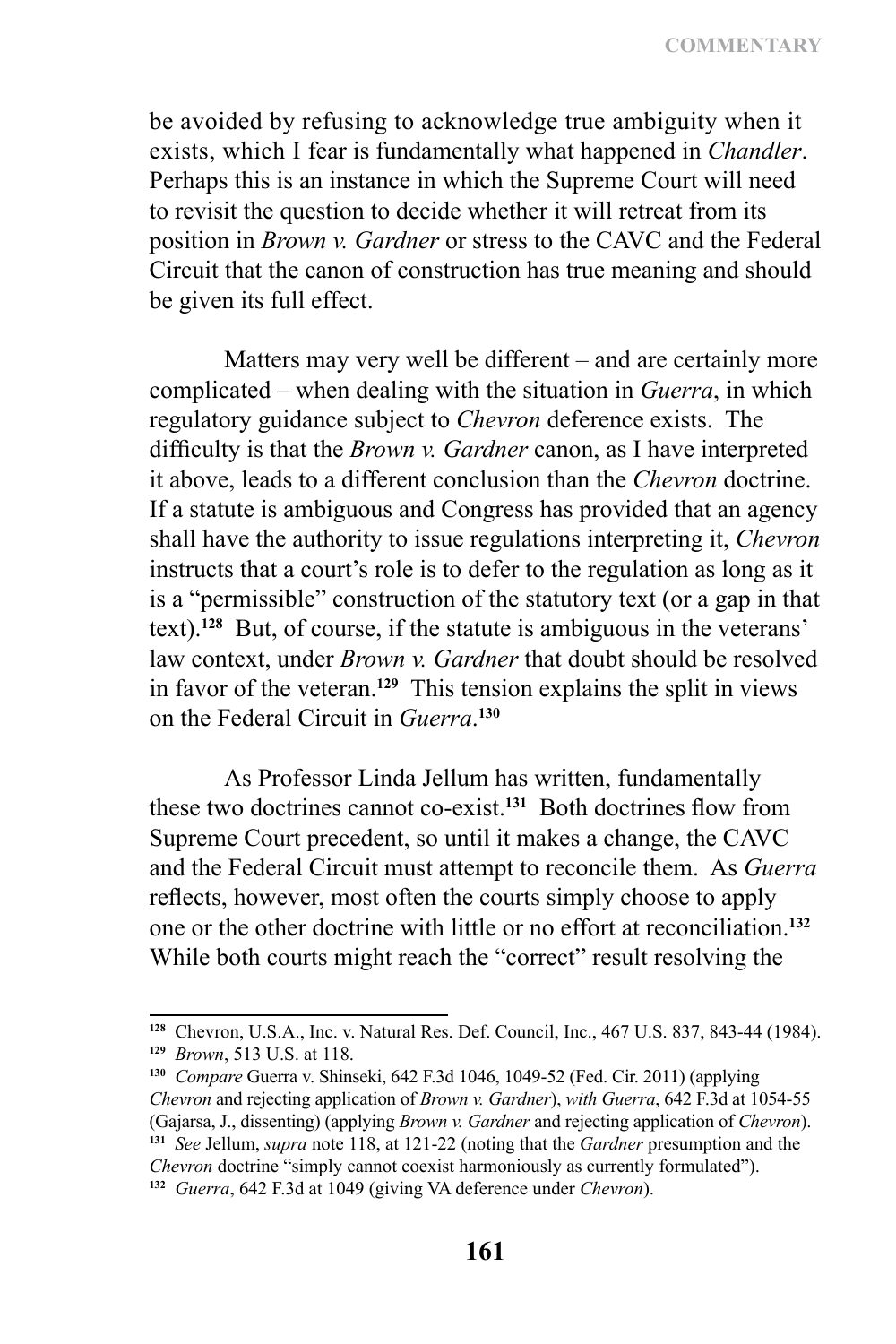issue, the lack of conscious discussion of the question masks the true difficulty created by the existence of *Brown v. Gardner* on the one hand and *Chevron* on the other.

I believe that Professor Jellum provided one insight in particular that can assist courts in giving life to both *Brown v. Gardner* and *Chevron* when she suggested that perhaps we should "view the direction that 'interpretive doubt is to be resolved in the veteran's favor' as a duty belonging to the VA and not as an interpretative tool belonging to the courts."**<sup>133</sup>** Such devolution of the *Brown v. Gardner* presumption to the administrative level when a relevant regulation exists is a promising means to reduce the tension between the Supreme Court's competing instructions. As I view this approach – and here I am not necessarily representing a view held by Professor Jellum – a court would assess the reasonableness of a VA regulation under *Chevron* by considering whether the VA's views were reasonable in the context of an administrative duty to resolve doubt in a veteran's favor. Thus, a regulation that might be "permissible" under a standard *Chevron* analysis, could, in theory, not be permissible given the VA's need to take the *Brown v. Gardner* presumption into account.

In light of this, much more development needs to occur in order to sufficiently identify the boundaries of this analysis. Yet, taking this approach would be a welcome step in reconciling the tension between *Brown v. Gardner* and *Chevron* that is all too apparent in cases such as *Guerra*. At a minimum, it seems that the Federal Circuit and the CAVC should devote more attention to resolving what is a truly perplexing legal conundrum.

**<sup>133</sup>** Jellum, *supra* note 118, at 120 (footnote omitted).